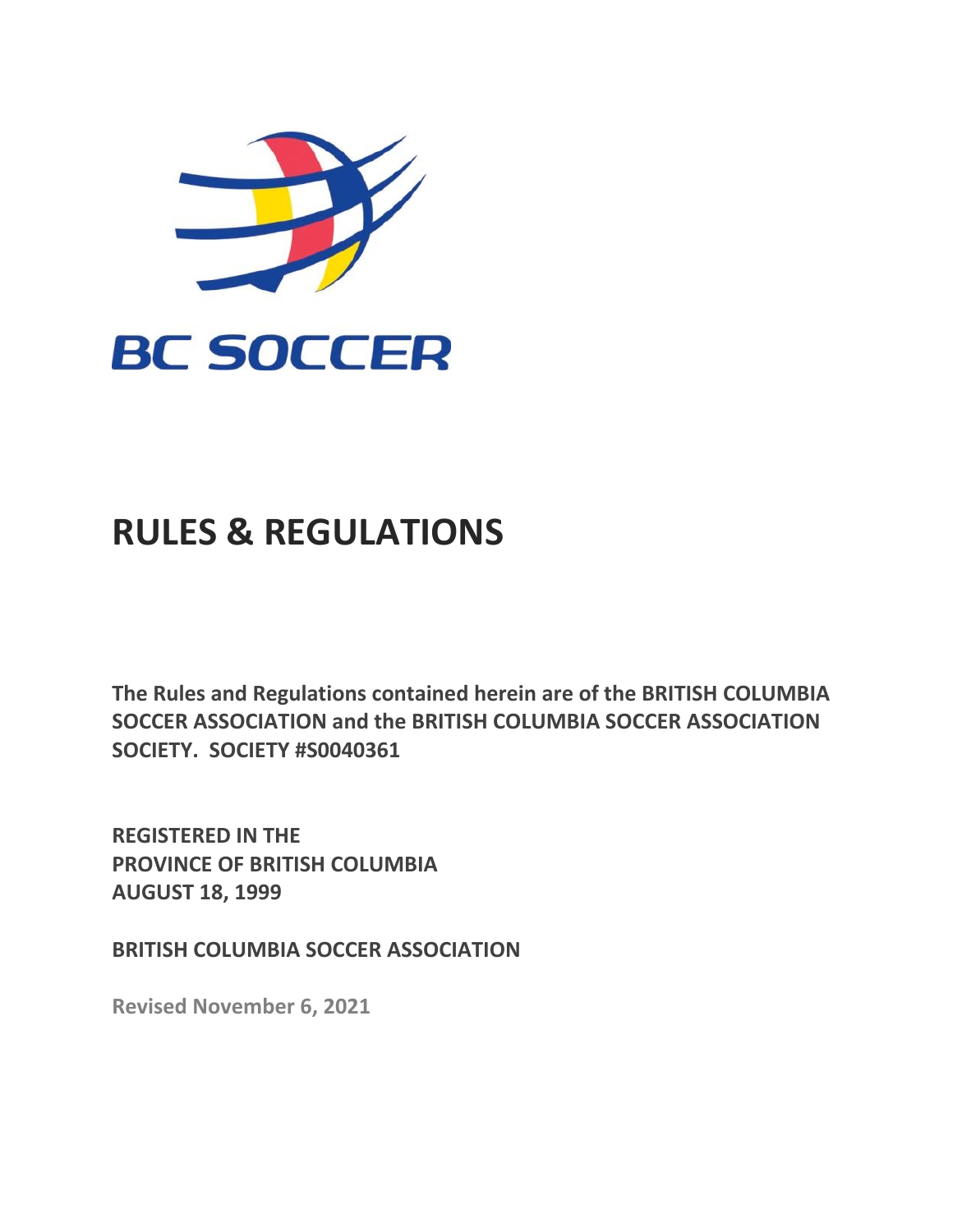## <span id="page-1-0"></span>**DEFINITIONS**

In these Rules & Regulations, unless the context otherwise requires:

- a) "Adult" shall mean an individual who has reached the age of 18 years;
	- i) "Adult Player" shall mean a player who is registered with an adult team;
	- ii) "Adult Team" shall mean a team that is affiliated with BC Soccer outside the youth age categories;
- b) "Affiliate's" shall mean all members and affiliated organizations;
- c) "Amateur soccer" shall mean all non-professional soccer related activities governed by BC Soccer within the province of British Columbia;
	- i) "Amateur player" shall mean any person other than a professional player;
- d) "Association Football" shall mean the game controlled by FIFA and organized in accordance with the FIFA Laws of the Game;
- e) "Association Official" shall mean any person appointed, volunteering for or employed by a Member or Affiliated Organization participating in Sanctioned Soccer in BC, excluding Team Officials and Match Officials;
- f) The word "BC Soccer" shall mean the British Columbia Soccer Association;
- g) "BC Soccer Registered Referee" or "Referee" shall mean a person registered as qualified under these regulations who may be engaged as a Match Official;
- h) "BC Soccer Short-Term Event Player Permit" shall mean a permit which enables a player to participate in a BC Soccer sanctioned event that lasts no longer than 10 days
- i) "Board" shall mean the Board of Directors of BC Soccer;
- j) "Bona fide" shall mean authentic and true, presented in good faith without deception or fraud;
- k) "Books and Records" shall mean the Listing of officers, the Rules and Regulations, the Constitution and Bylaws, the Board Meeting Minutes, the General Meeting Minutes and Financial statements (current and previous);
- l) "Canada Soccer" shall mean the Canadian Soccer Association (CSA);
- m) Club "youth club" shall mean an organization operating a minimum of four affiliated youth soccer teams having not less than 44 players and, under the jurisdiction of a Youth District Association; "adult club" shall mean an organization operating one or more teams under a common executive;
- n) "CONCACAF" shall mean The Confederation of North, Central American, and Caribbean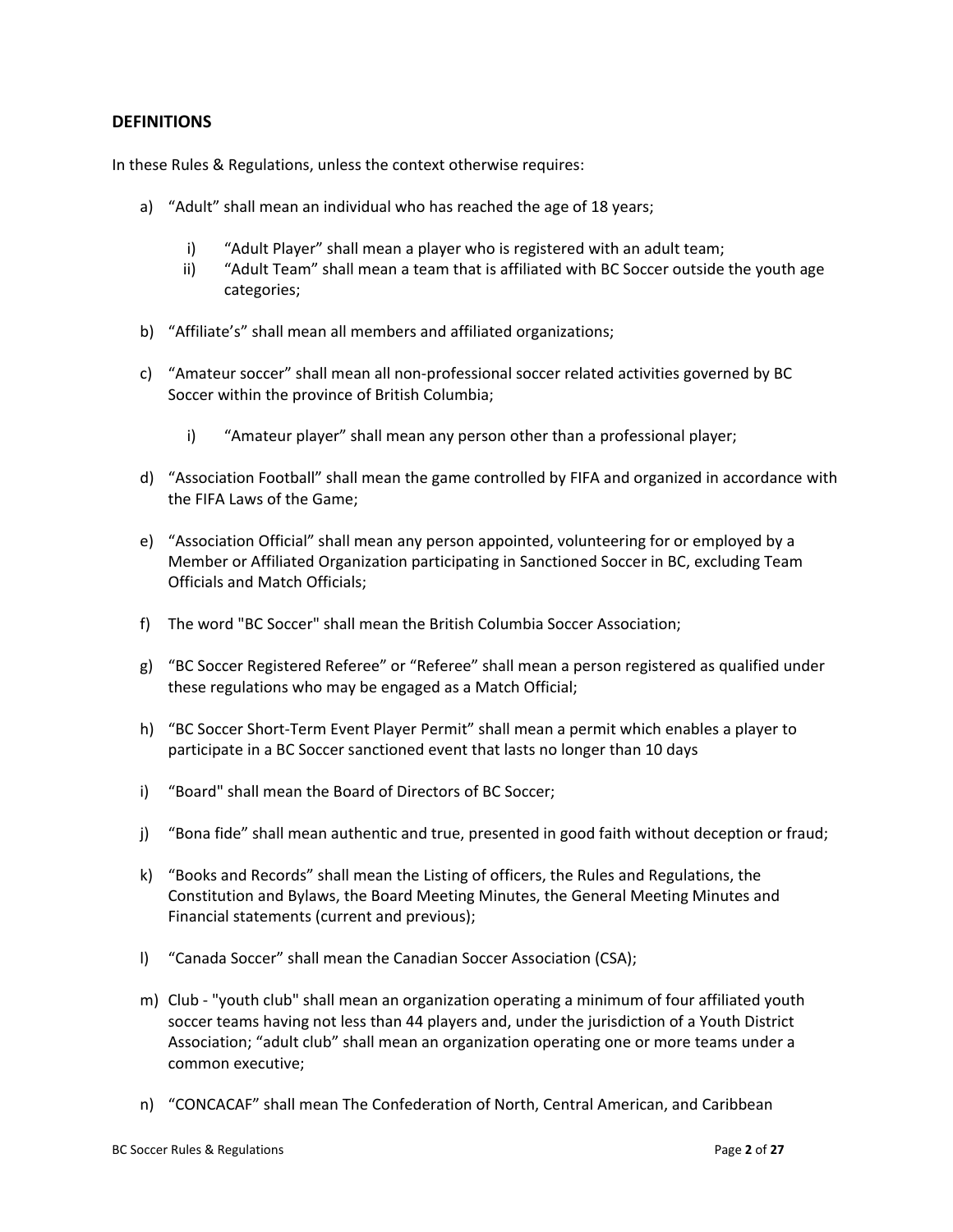Association Football; "Confederation" means a group of Associations recognized by FIFA and belonging to the same continent (or similar geographic area);

- o) "Designate" shall mean a person or organization appointed to carry out a specific action;
- p) "Director" shall mean a member for the Board of Directors of BC Soccer; "Directors" shall mean all members of the Board of Directors of BC Soccer;
- q) "Examine" shall mean to supervise written and oral examination of Referees and Trainee Referee candidates to the requirements and standards determined by Canada Soccer from time to time;
- r) "Exhibition match" shall mean a match played which does not count in league standings or in cup competition;
- s) "Fee Schedule" shall refer to the current BC Soccer Programs/Service Fee Schedule;
- t) "FIFA" shall mean International Federation of Association Football/Fédération Internationale de Football Association;
- u) "Fines" shall mean a non-refundable monetary amount assessed for breach of the rules and regulations by BC Soccer or in accordance with district or league policy, however, shall not be levied against any youth age individual;
- v) "Inter-district" shall refer to soccer activity that takes place across two or more Youth District Associations;
- w) "International Transfer Certificate" shall mean approval of a player registered at one national association to be registered at a new national association;
- x) "Inter-provincial" shall refer to soccer activity that takes place across two or more CSA member provincial or territorial associations;
- y) "Laws of the Game" shall mean the codified rules that help define soccer. They are the only rules of soccer subscribed to by the sport's governing body FIFA;
- z) "League" shall mean Leagues- in-Membership, primarily established for the purpose of organizing and operating open age soccer as defined by BC Soccer or a sanctioned league operating under rules and regulations approved by BC Soccer;
	- i) "In-District League" shall mean a league comprising of only one Youth District Association;
	- ii) "Inter-District League" shall mean two or more Youth District Associations operating a league under rules and regulations approved by BC Soccer;
- aa) "Loco Parentis" shall mean a person who is acting as a temporary guardian or caretaker of a child, taking on all or some of the responsibilities of a parent.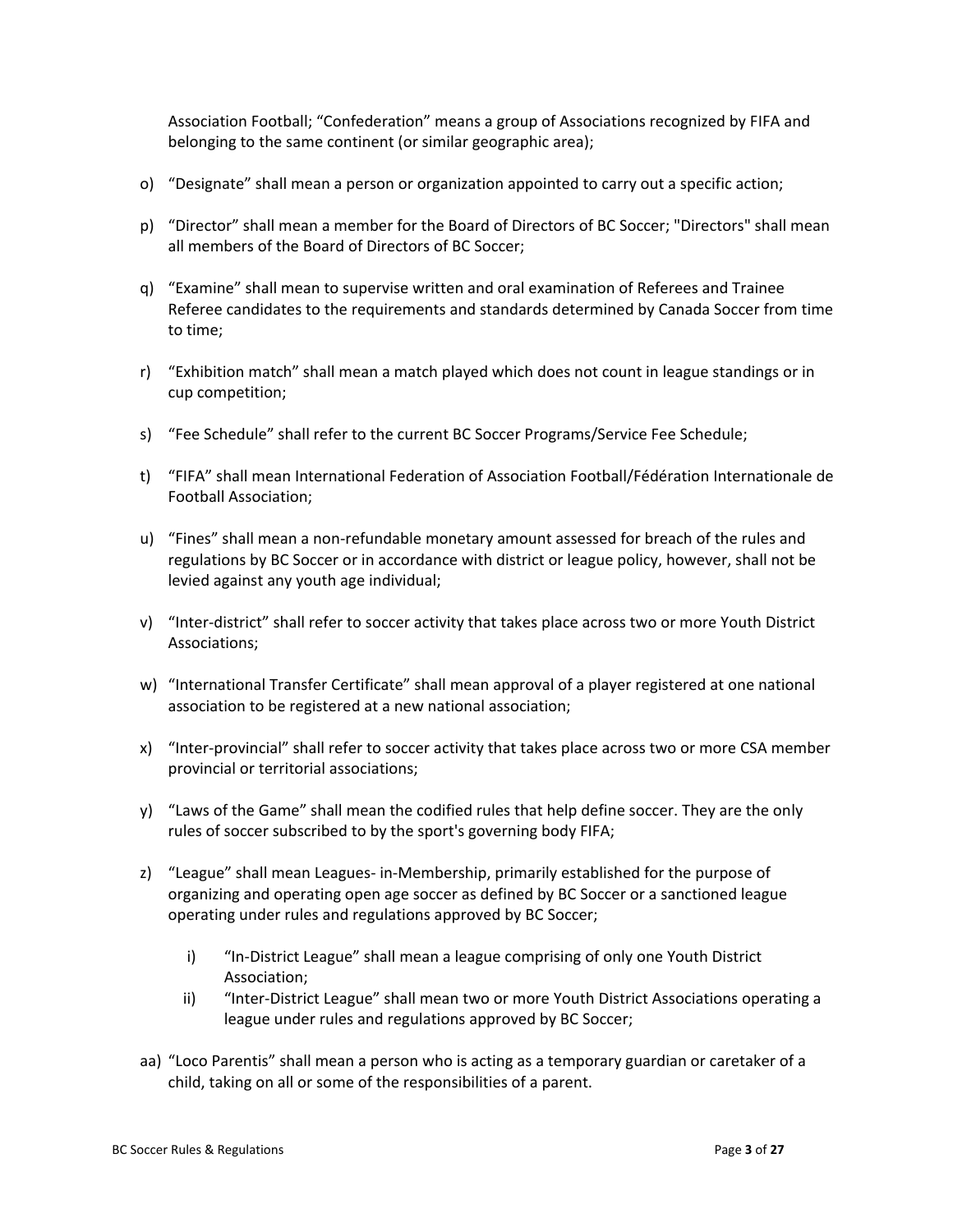- bb) "Match" shall mean any Exhibition Match, International Match or Competition Match;
- cc) "Match Official" shall mean a registered individual who performs as, but not limited to, referee, assistant referee, fourth official, referee assignors, Match commissioner, referee inspector/assessor or person in charge of the safety, and other persons appointed by Canada Soccer to assume responsibility in connection with a Match;
- dd) "Official" shall mean any person, excluding players and Spectators, performing an activity connected with soccer with a Member or Affiliated Organization regardless of title, the type of activity (administrative, sporting or any other) and the duration of the activity. Officials include, but are not limited to, all Directors, Officers, committee members, coaches, trainers, referees, assistant referees, fourth officials, Match commissioner, referee inspector, diversity officer, the person in charge of safety, field marshals, event personnel, and any other person responsible for technical, medical and/or administrative matters as well as all other persons obliged to comply with BC Soccer's Rules and Regulations, and Policies;
- ee) "Playing down" shall be defined by BC Soccer's current Playing Down Policy;
- ff) "Playing up" shall be defined by BC Soccer's current Playing Up Policy and Regulation;
- gg) "Professional soccer" shall be defined per Canada Soccer's constitution;
	- i) "Professional player" shall mean a person who receives or has received payment for playing or who signs a professional registration form of the Canada Soccer;
- hh) "Registered Player " and/or "player" shall mean a person whose application for registration with BC Soccer has been validated by BC Soccer or designate for the current playing season;
- ii) "Rules & Regulations" shall mean those rules and regulations that are set from time to time by BC Soccer or a member organization that govern the rules of play for sanctioned soccer;
- jj) "Small-sided soccer" shall mean soccer played by teams of less than 11 a-side (excluding Futsal)
- kk) "Soccer related activity" shall mean activities that include administering, coaching, managing, playing or officiating in any Sanctioned Soccer event or activity;
- ll) "Societies Act" shall mean the Societies Act of the Province of British Columbia from time to time in force and all amendments to it;
- mm) "Team" shall mean a soccer team with not less than eleven registered players, (except for small sided teams that may not have less than 3 (players) plus team officials, whose application for affiliation has been validated by the BC Soccer or designate for the current playing season;
- nn) "Team Official" shall mean the coach, assistant coach, manager or other person registered with BC Soccer who oversees the operation of a team;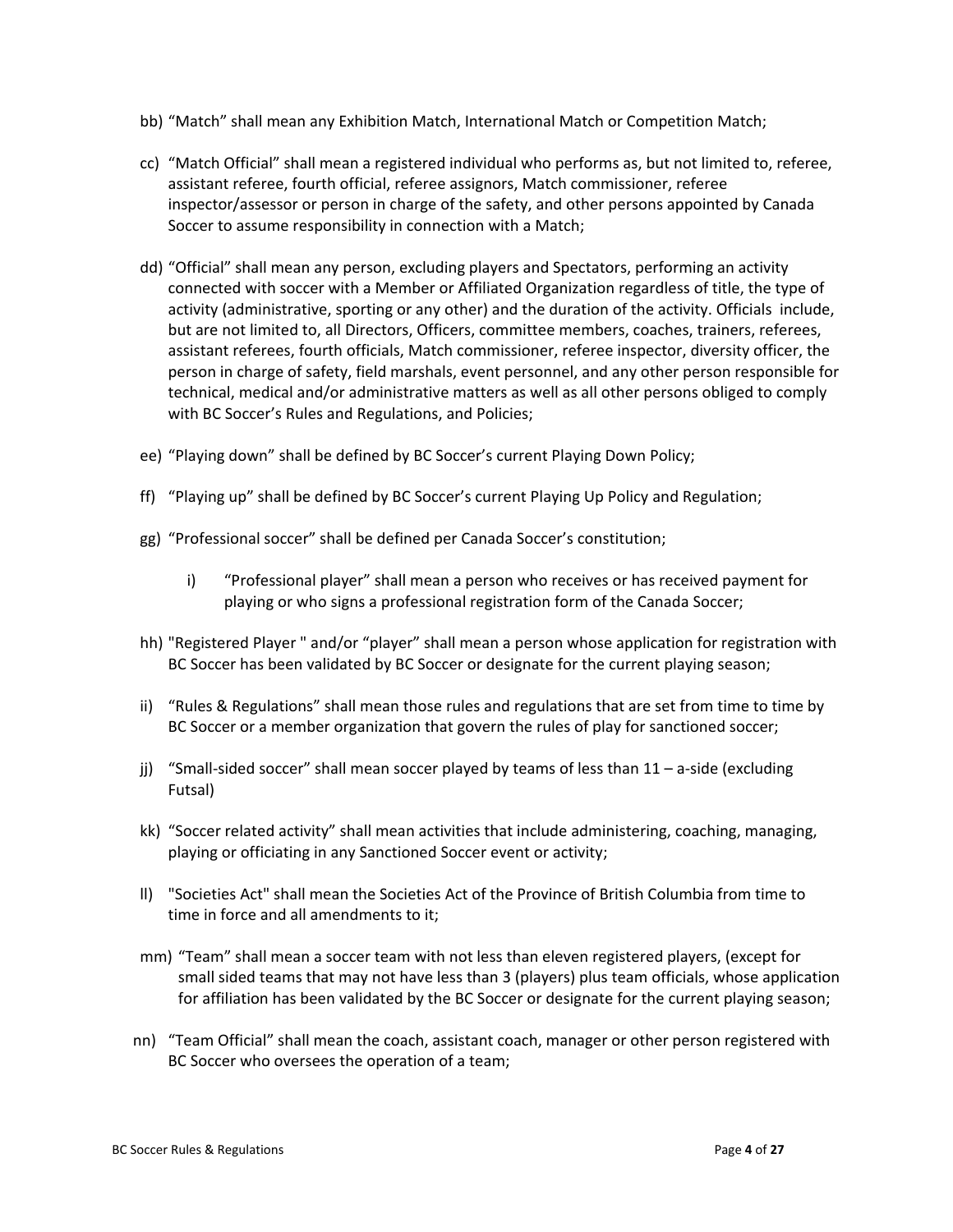- oo) "Transfer" shall mean a player who transfers his/her registration from one club to another club;
- pp) "Unsporting" shall mean not adhering to the standards of moral, ethical or good sporting behaviours expected of persons involved in the game; not acting for the good of the game;
- qq) "Youth" shall mean an individual who has not reached the age of 18 years;
	- i) "Youth Player" shall mean a player registered with a club within the youth age categories;
	- ii) "Youth Team" shall mean a team that is affiliated with BC Soccer within the youth age categories;
- rr) "Youth District Association" shall mean an association primarily established for the purpose of organizing and administrating youth age soccer in a defined area as per the Youth District Boundaries Policy.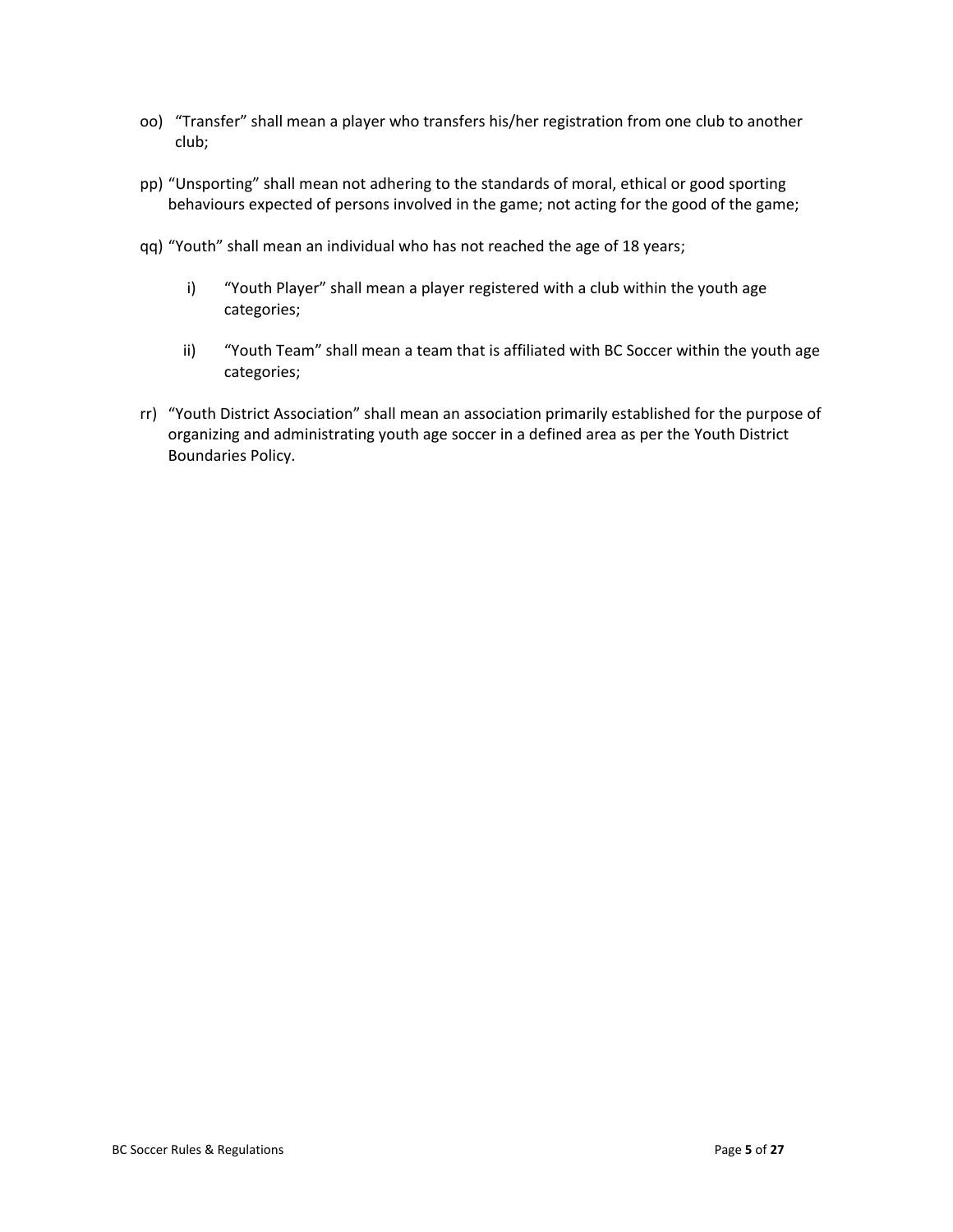# **BC Soccer Rules and Regulations**

## **Table of Contents**

| <b>DEFINITIONS</b>                                              | $\overline{2}$ |
|-----------------------------------------------------------------|----------------|
| RULE 1 - REGULATIONS REGARDING VARIATIONS OF THE GAME OF SOCCER | 8              |
| <b>RULE 2 - PLAYER AGE LIMITS</b>                               | 8              |
| <b>RULE 3 - PLAYING SEASON</b>                                  | 9              |
| <b>RULE 4 - CLUB AFFILIATION</b>                                | 10             |
| <b>RULE 5 - PLAYER REGISTRATION</b>                             | 11             |
| <b>RULE 6 - POACHING</b>                                        | 14             |
| <b>RULE 7 - TRANSFER OF PLAYERS</b>                             | 14             |
| <b>RULE 8 - PERMITS</b>                                         | 16             |
| <b>RULE 9 - JUDICIAL MATTERS</b>                                | 17             |
| RULE 10 - SANCTION AND CONTROL OF LEAGUES                       | 19             |
| <b>RULE 11 - CHARITY COMPETITIONS</b>                           | 19             |
| RULE 12 - MATCHES WITH TEAMS OF A FOREIGN ASSOCIATION           | 19             |
| RULE 13 - PROFESSIONAL SOCCER                                   | 20             |
| <b>RULE 14 - REFEREES</b>                                       | 21             |
| RULE 15 - TOURNAMENT RULES AND REGULATIONS                      | 22             |
| RULE 16 - GENERAL MANAGEMENT RULES                              | 23             |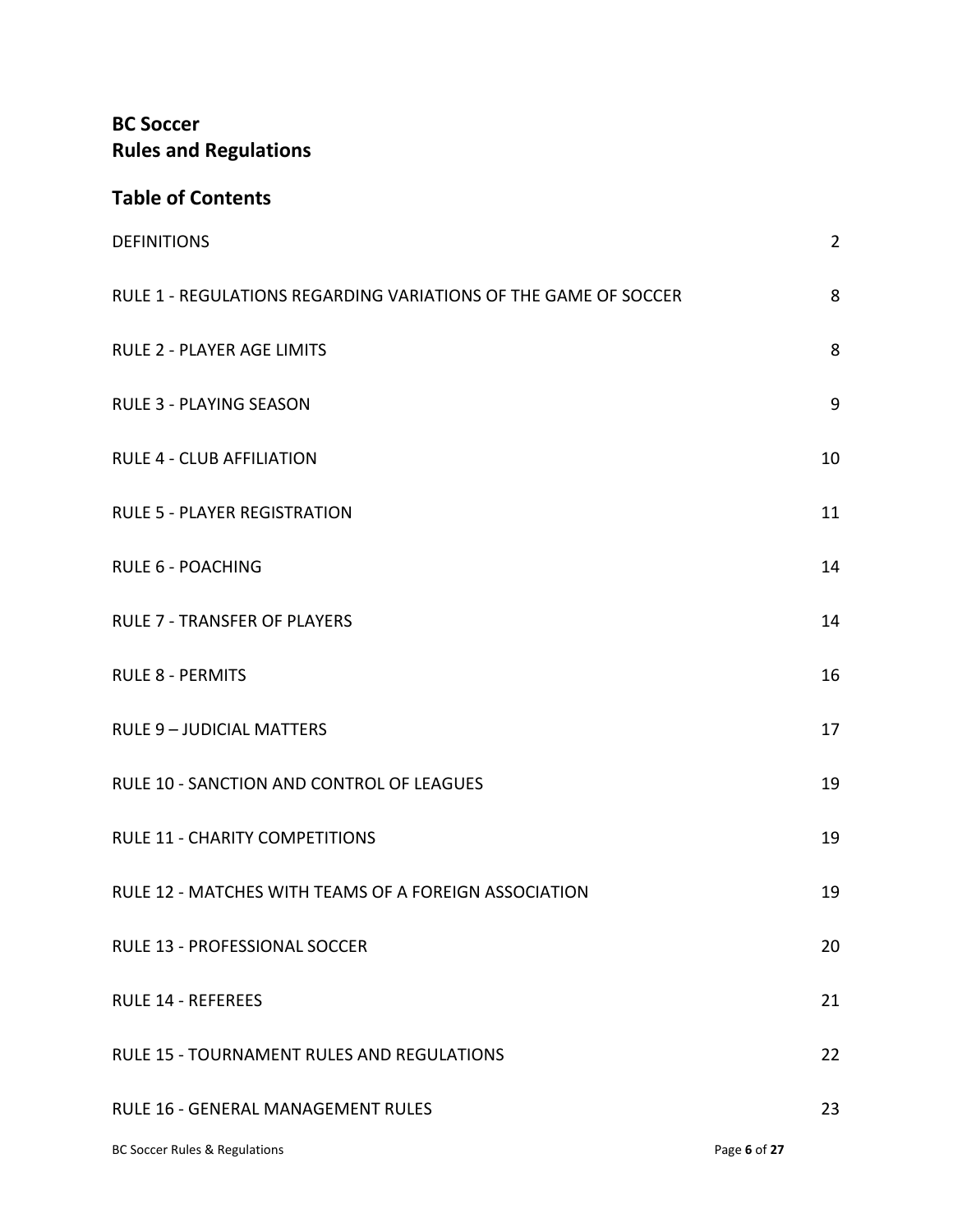| RULE 17 - CRIMINAL RECORD CHECKS                                            | 24 |
|-----------------------------------------------------------------------------|----|
| RULE 18 - RULES OF PLAY - YOUTH                                             | 24 |
| RULE 19 - RULES FOR PROVINCIAL CUP PLAY - YOUTH                             | 25 |
| RULE 20 - ADULT CUP COMPETITION RULES                                       | 25 |
| RULE 21 - RULES FOR THE OPERATION OF THE BC SOCCER HIGH PERFORMANCE LEAGUES | 26 |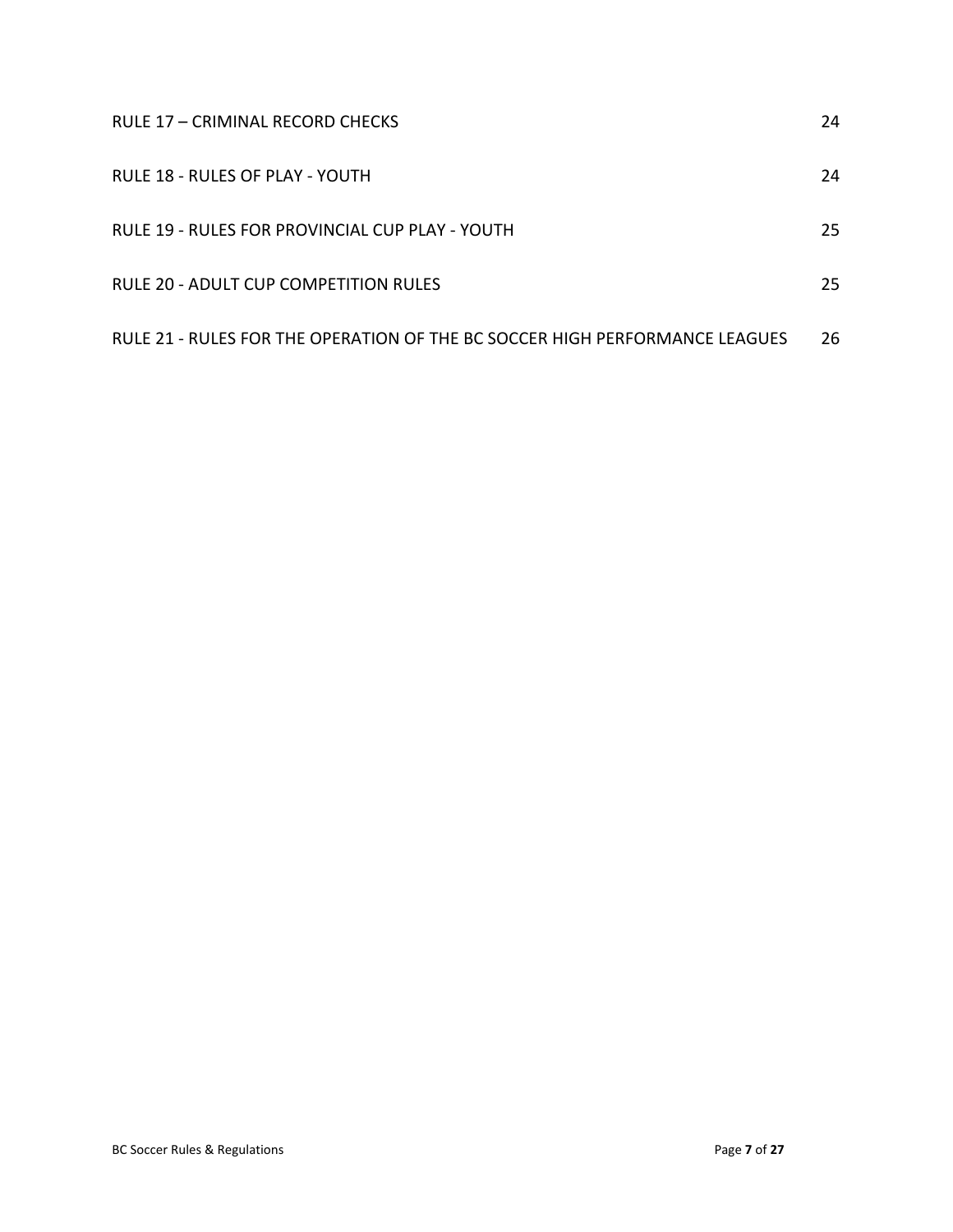## <span id="page-7-0"></span>**RULE 1 - REGULATIONS REGARDING VARIATIONS OF THE GAME OF SOCCER**

## **General**

- a) Members may submit requests for dispensation to BC Soccer's Rules & Regulations to the BC Soccer Board of Directors via the BC Soccer office. A rationale must be provided. Dispensation may or may not be granted at the discretion of the BC Soccer Board of Directors.
- b) BC Soccer may make temporary rules governing specific cases not provided for in the Rules & Regulations and/or enact rules and regulations, not inconsistent with the By-laws, Rules and Regulations of the Canadian Soccer Association, for the sanction and control of districts, leagues, clubs, teams and players playing in variations of association soccer indoors or outdoors.
- c) A copy of every change to the Rules and Regulations approved by the BC Soccer Board of Directors shall be forwarded by the Executive Director (or designate) of BC Soccer to the membership within fifteen (15) business days after approval.

## **Neutrality and Non-Discrimination**

- d) BC Soccer, its members and affiliated organizations shall be neutral in matters of politics and religion.
- e) Discrimination of any kind, as defined by BC Human Rights Legislation, is strictly prohibited and subject to disciplinary action.

## <span id="page-7-1"></span>**RULE 2 - PLAYER AGE LIMITS**

- a) A player's age category is determined by the year in which the player was born and registers for.
- b) The current Coastal registration year is the year in which registration ends.
- c) The current Interior registration year is the year in which registration begins.
- d) The current Calendar registration year is the year in which registration ends.

#### **Youth**

e) Youth age categories shall comprise players who have not attained their:

| 18 <sup>th</sup> Birthday U-18 |        | 10 <sup>th</sup> Birthday | $U-10$  |
|--------------------------------|--------|---------------------------|---------|
| 17 <sup>th</sup> Birthday      | $U-17$ | 9 <sup>th</sup> Birthday  | $U-9$   |
| 16 <sup>th</sup> Birthday      | U-16   | 8 <sup>th</sup> Birthday  | $U-8$   |
| 15 <sup>th</sup> Birthday      | U-15   | 7 <sup>th</sup> Birthday  | $U - 7$ |
| 14 <sup>th</sup> Birthday      | $U-14$ | 6 <sup>th</sup> Birthday  | U-6     |
| 13 <sup>th</sup> Birthday      | $U-13$ | 5 <sup>th</sup> Birthday  | U-6     |
| 12 <sup>th</sup> Birthday      | $U-12$ | 4 <sup>th</sup> Birthday  | U-6     |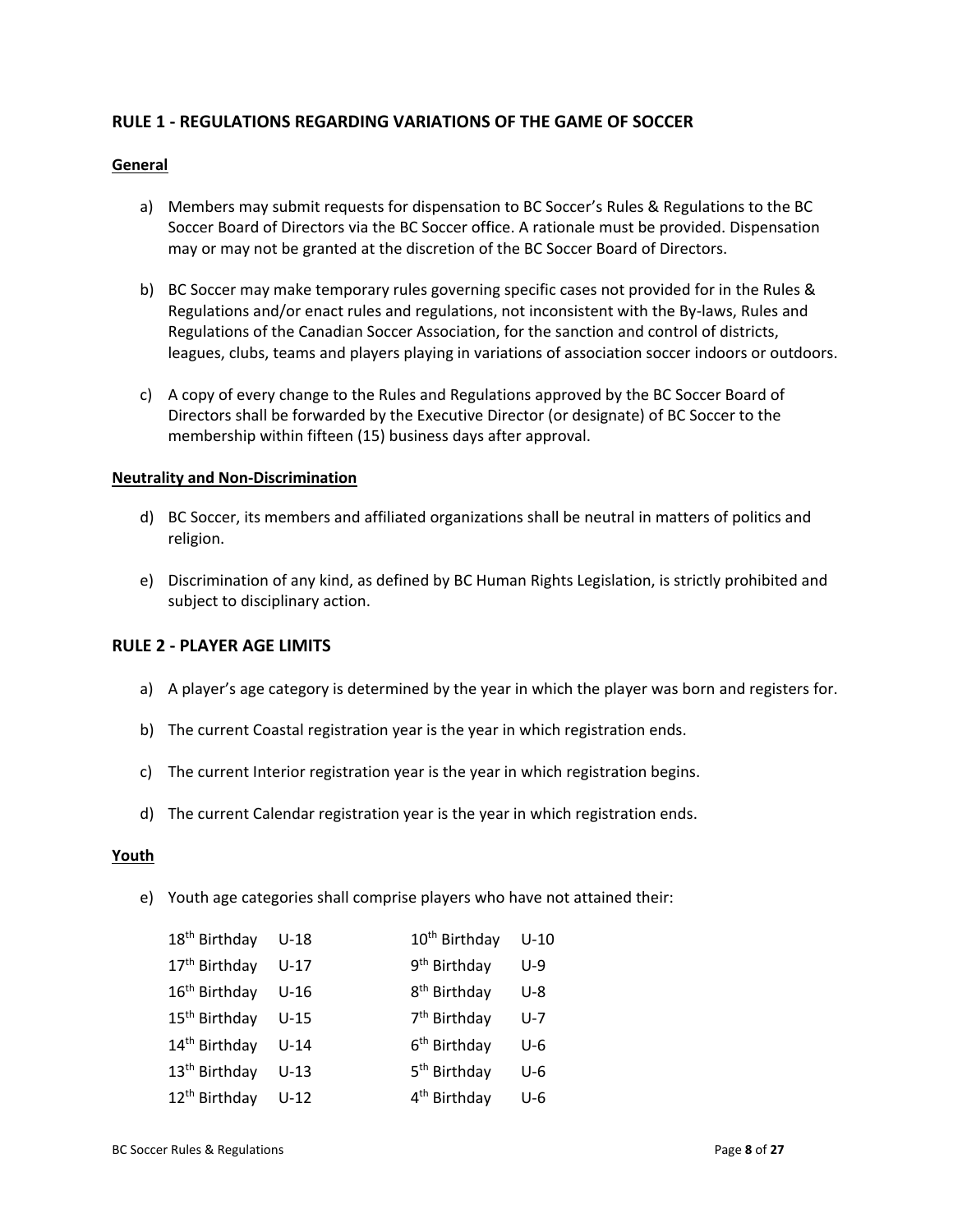11<sup>th</sup> Birthday U-11

before the first day of January (January 1) of the current registration year.

f) Youth players are ineligible to play in an age category for which they attain the limiting age before the first day of January (January 1) of the current registration year, unless permission is granted as defined in the BC Soccer Playing Down Policy.

## **AGE ELIGIBILITY CHART**

Using January 1 Cut-Off Date Born in or after the current registration year per Rule 2b through 2c.

| <b>REGISTRATION</b><br><b>YEAR</b> |        |        |        |                    |      |  | $U-18$   U-17   U-16   U-15   U-14   U-13   U-12   U-11   U-10   U-9 | U-8 | U-7 | U-6                                                          |
|------------------------------------|--------|--------|--------|--------------------|------|--|----------------------------------------------------------------------|-----|-----|--------------------------------------------------------------|
| 2022                               | 2004   |        |        | 2005   2006   2007 |      |  |                                                                      |     |     | 2008   2009   2010   2011   2012   2013   2014   2015   2016 |
| 2023                               | 2005   | 2006 I | 2007 I | 2008               | 2009 |  |                                                                      |     |     | 2010   2011   2012   2013   2014   2015   2016   2017        |
| 2024                               | 2006 I | 2007   |        | 2008   2009        |      |  |                                                                      |     |     | 2010   2011   2012   2013   2014   2015   2016   2017   2018 |
| 2025                               | 2007   | 2008 I | 2009 L | 2010 I             | 2011 |  | 2012   2013   2014   2015   2016   2017   2018                       |     |     | 2019                                                         |
| 2026                               | 2008   | 2009 I |        | 2010   2011        |      |  |                                                                      |     |     | 2012   2013   2014   2015   2016   2017   2018   2019   2020 |

*EXAMPLES: A player born in 2004 registered on the Coast would be in the U18 age category for registration ending in on July 31, 2022.*

*A player born in 2004 registered in the Interior would be in the U18 age category for registration beginning April 1, 2022.*

*A player born in 2004 registered on the Calendar year would be in the U18 age category for registration ending on December 31, 2022.*

## **Adult**

g) Adult age categories shall comprise of players outside the youth age categories defined in paragraph "f" of rule 2 Player Age Limits.

## <span id="page-8-0"></span>**RULE 3 - PLAYING SEASON**

- a) The Coastal Winter playing season shall commence on September  $1<sup>st</sup>$  and terminate on March  $31<sup>st</sup>$  of the following year.
- b) The Coastal Summer playing season shall commence on April 1st and terminate on August 31st.
- c) The Interior Summer playing season shall commence on April  $1<sup>st</sup>$  and terminate on October 31 $<sup>st</sup>$ .</sup>
- d) The Interior Winter playing season shall commence on November  $1<sup>st</sup>$  and terminate on March  $31<sup>st</sup>$  the following year.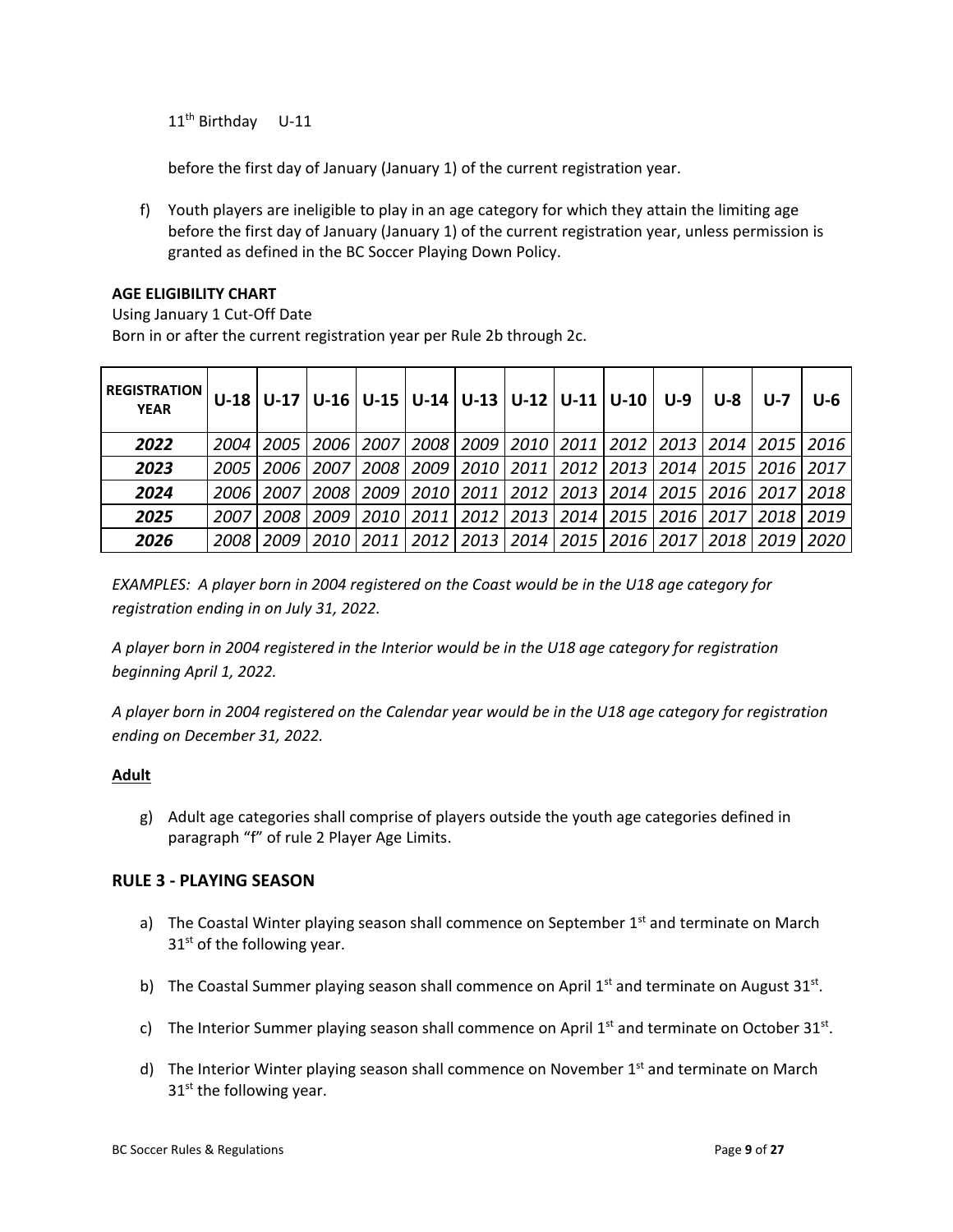## <span id="page-9-0"></span>**RULE 4 - CLUB AFFILIATION**

## **General**

- a) BC Soccer or any affiliate shall have the power to prohibit the club and players under its jurisdiction from playing with or against any club which is not a member of the Canadian Soccer Association or an affiliated association.
- b) Only properly affiliated teams shall be eligible to participate in competitions under the jurisdiction of BC Soccer.
- c) Club shall be allowed to retain the players registered to it until their respective league and/or cup competition commitments have been fulfilled, and the defined playing season is completed, subject to rule 7.
- d) Clubs may not register new players for league and/or cup competitions after the expiry date of the playing season for which league and/or cup play is still in progress.
- e) Females are permitted to compete for a place on and play on otherwise all male teams. Where a male player is assigned to a team, the team for the purposes of competition shall be considered a male team unless given special designation by BC Soccer.
- f) In instances where males and females play on the same team, all players shall be granted all the rights and privileges afforded by the Constitution and Bylaws of BC Soccer.
- g) For the purposes of registration on gender-based amateur clubs, a player may be assigned to the gender team with which the player identifies. All identifications of gender identity by athletes shall be considered to be made in good faith and shall not require further disclosure or documentation. If a player does not identify with one gender specifically, the player may be assigned to the team wherein they feel most comfortable.
- h) The number of players permitted to be assigned to a team shall be defined by the competition in which the team is involved. No team shall be permitted to be assigned more players at any given time than either the defined or approved maximum. Any team having been assigned the maximum number of players and desiring to add additional players must first release such of its players so that the team's list does not exceed the maximum allowable number of players.
- i) All teams must be affiliated in the format authorized by BC Soccer.
- j) Affiliation fees are non-refundable.
- k) Adult Leagues and Youth districts are required to complete and submit to BC Soccer all registration data and full registration fees as provided in the Registration Manual of the Association and current fee schedule.
- l) A "small-sided team" shall be recognized when a minimum of the number of players specified in the table below are registered with BC Soccer Registrar or Designate under one team name.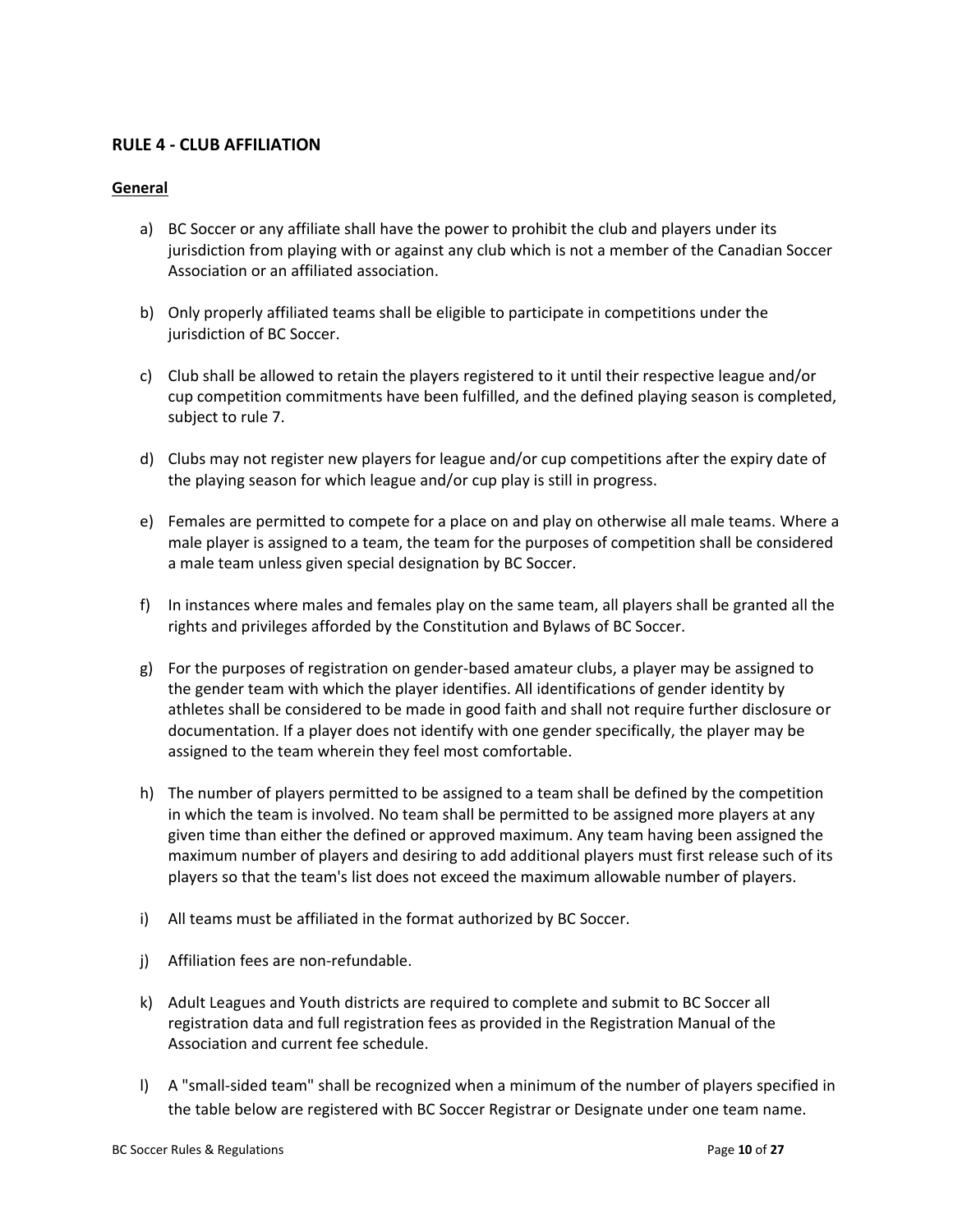| U-6 | $U-7$ | U-8 | $U-9$ | $U-10$ | $U-11$ | $U-12$ | $U-13+$ |
|-----|-------|-----|-------|--------|--------|--------|---------|
|     |       |     |       |        |        |        |         |

m) The number of players permitted to be assigned to a team shall be defined by the Youth District, Inter-District Youth League, Adult League, or BC Soccer competition rules as approved by BC Soccer.

## <span id="page-10-0"></span>**RULE 5 - PLAYER REGISTRATION**

#### **General**

- a) No player registered with BC Soccer shall be entitled during the valid period of such registration to compete in any competition for any club outside Canada without first obtaining permission from BC Soccer. Any violation of the Rule will immediately cancel the registration and render the player ineligible to compete again in Canada during the current playing season.
- b) An amateur player:
	- i) Shall not receive any remuneration or consideration directly or indirectly from playing soccer except as provided in these rules;
	- ii) May, if injured while playing soccer, with the consent of the association having jurisdiction is entitled to receive payment for medical bills or proceeds of any benefit match, subscription or collection;
	- iii) May receive necessary hotel and travelling expenses and may, in special cases, receive expenses for equipment, physical preparation and insurance against accidents during play and while travelling;
	- iv) Shall give a receipt in writing for any moneys received and shall produce a copy of the receipt whenever required to do so by the association having jurisdiction;
	- v) May be required, by the association having jurisdiction, to prove that any remuneration paid to the player is fair and proper remuneration for employment in any other capacity with the club for which the player is registered.
- c) An amateur player shall lose amateur status whenever:
	- i) The player receives remuneration, payment or consideration not authorized by these rules;
	- ii) The player is registered as a professional.
- d) An amateur player is permitted to register with a professional club as an amateur, but such player shall also have registered with the Provincial Association.
- e) BC Soccer shall be the final authority in determining when a player is properly registered with BC Soccer.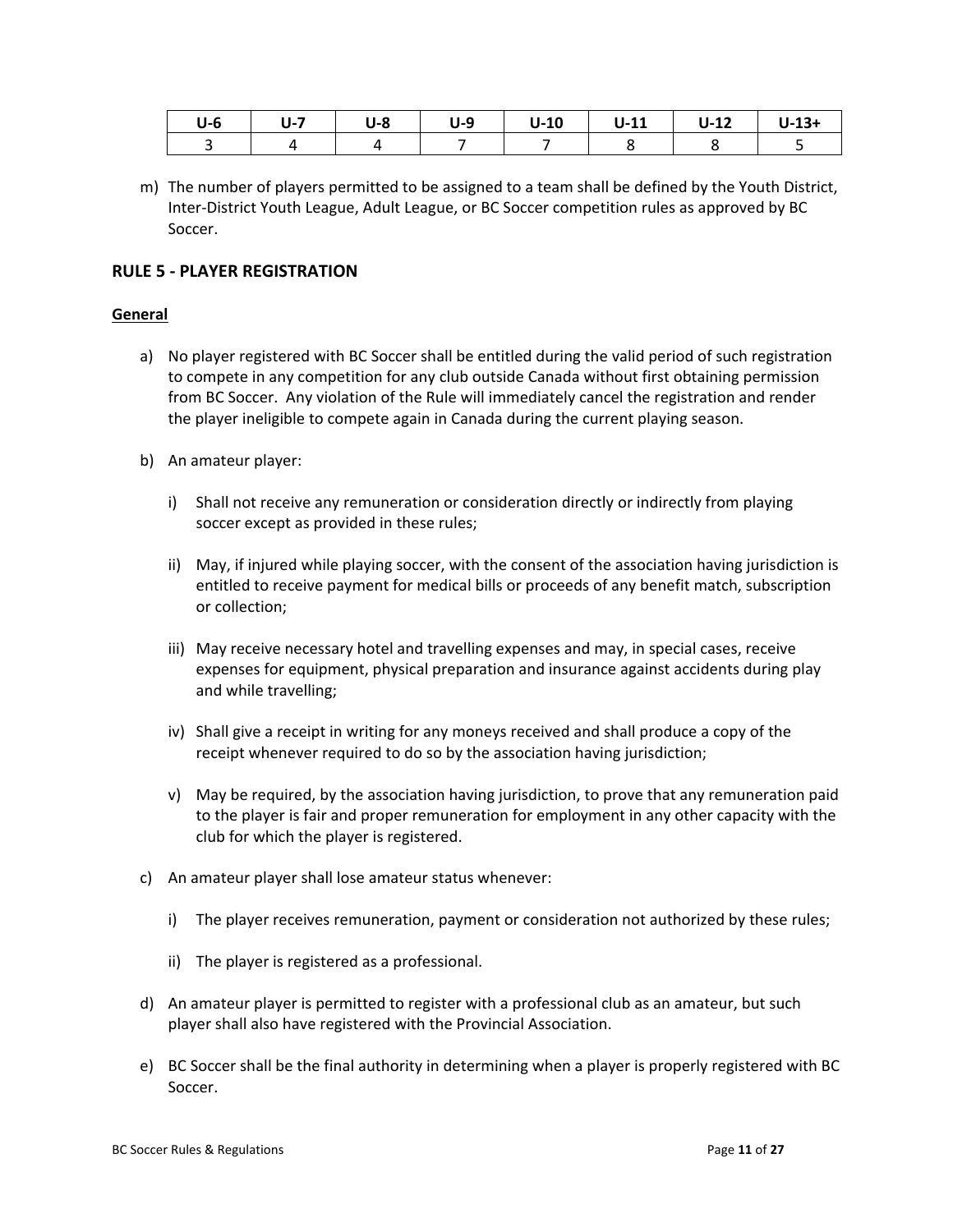- f) Any player or official not registered with BC Soccer shall be determined to be ineligible to participate in league and cup competition under the jurisdiction of BC Soccer and not eligible for any benefit from membership in BC Soccer. For the purposes of this section registration shall cease at the end of the playing season as specified in Rule 3.
- g) Failure to register all players by any district, league or affiliated association shall result in a directive from the Board leading to the expulsion and/or suspension of that district, league or affiliated association from BC Soccer as outlined in BC Soccer's Constitution and Bylaws. Such suspension or expulsion will be under the terms as defined by the Board of Directors and shall remain in effect until the matter has been rectified to the satisfaction of the Board.
- h) No player shall be permitted to register for more than one club at any one time.
	- i) Exceptions are BC Soccer player programming and school teams, as well as Associate Member Adult League teams. School is defined as those schools affiliated with BC School Sports and post-secondary institutions as recognized by BC Soccer.
- i) A player is bound to the club for which the player is signed, unless transferred or released as provided for in these rules, until the end of their assigned team's current playing season.
- j) The Coastal registration year is September  $1<sup>st</sup>$  to August 31<sup>st</sup> the following year.
	- i) Within the Coastal registration year, a player may register to one club for the Winter Playing Season and a different club for the Summer Playing Season provided they fulfill obligations to their Winter Playing Season club, per league and/or cup competition rules.
- k) The Interior registration year is April 1 to March  $31<sup>st</sup>$  of the following year.
	- i) Within the Interior registration year, a player may register to one club for the Summer Playing Season and a different club for the Winter Playing Season provided they fulfill obligations to their Summer Playing Season club, per league and/or cup competition rules.
- I) The Calendar registration year is January  $1<sup>st</sup>$  to December 31 $<sup>st</sup>$ .</sup>
	- i) For registered youth players in the U18 age category, the registration year shall commence on January  $1^{st}$  and terminate on July 31st.
- m) A club representing the Province of British Columbia in a Canadian Soccer Association National Cup Competition, shall retain, for the purpose of that competition only, those players registered with the club on the day when the club wins the right to represent the Province of British Columbia.
- n) In all cases where a player has last been registered outside the Province of British Columbia, documentary evidence must be produced that the player has been cleared by his previous association and must state whether this prior registration was as an amateur or professional, before the player shall be allowed to register in the Province of British Columbia.
- o) Registration is good only for the current season.
- p) Where a person other than BC Soccer is authorized to receive any registrations, the date such registrations or transfers are submitted or mailed (the post-mark will be the accepted date of mailing) to the authorized person shall be recognized as the date covering such registrations. In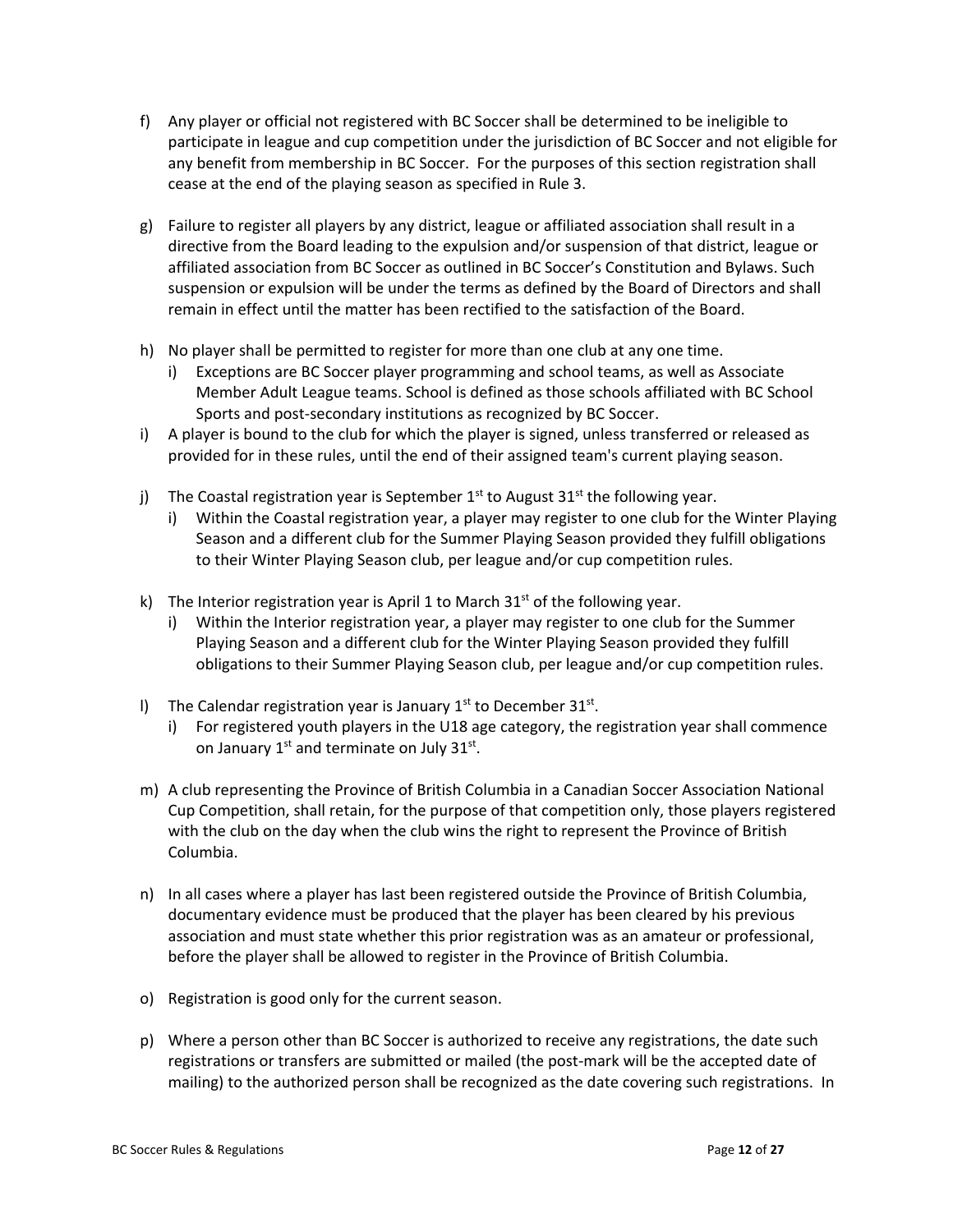such cases, the District or League shall forward the registrations to BC Soccer in accordance with the time limits as set.

- q) Proof of registration rests with team officials and proof of age, where required, rests with the player.
- r) All players must be registered seven (7) days before taking part in any cup competition.
- s) All players must be registered one (1) day prior to taking part in any league match.
- t) All players must be registered with BC Soccer in the format approved by BC Soccer.
- u) All persons desiring to become team officials on any team are required to register with BC Soccer.
- v) All individuals residing in the Province of British Columbia shall be eligible for registration as a player in BC Soccer.
- w) The following individuals shall be issued with a photo (taken within 24 months) identification card once they have been registered with BC Soccer's Registrar or designate:
	- All youth players in the U13 to U18 age categories
	- All youth team officials

• All adult players and team officials in divisions that will participate in provincial cup The photo identification card shall include the player or team official's: Surname, Given Name(s), Club Name, Birth Year, Player ID# and the year in which the playing season ends. Where required, team officials are required to present photo identification cards of the players and team official to the referee prior to any league or cup matches.

## **Youth**

- x) A youth age player shall be recognized as a registered player of BC Soccer once BC Soccer or designate validates the youth's application for membership, providing the applicant has met all eligibility requirements.
- y) The youth age player shall be required when first applying for membership as a registered player, to provide proof of age, such as a birth certificate, baptismal certificate, citizenship papers, passport or other evidence acceptable to BC Soccer. Documented proof of age may also be necessary from time to time. Affidavits may only be considered with multiple pieces of corroborating documentation acceptable to BC Soccer.
- z) A grace period shall be allowed until September 30<sup>th</sup> of the coastal playing season and May 31<sup>st</sup> of the interior playing season.

## **Adult**

## **Active Full Members**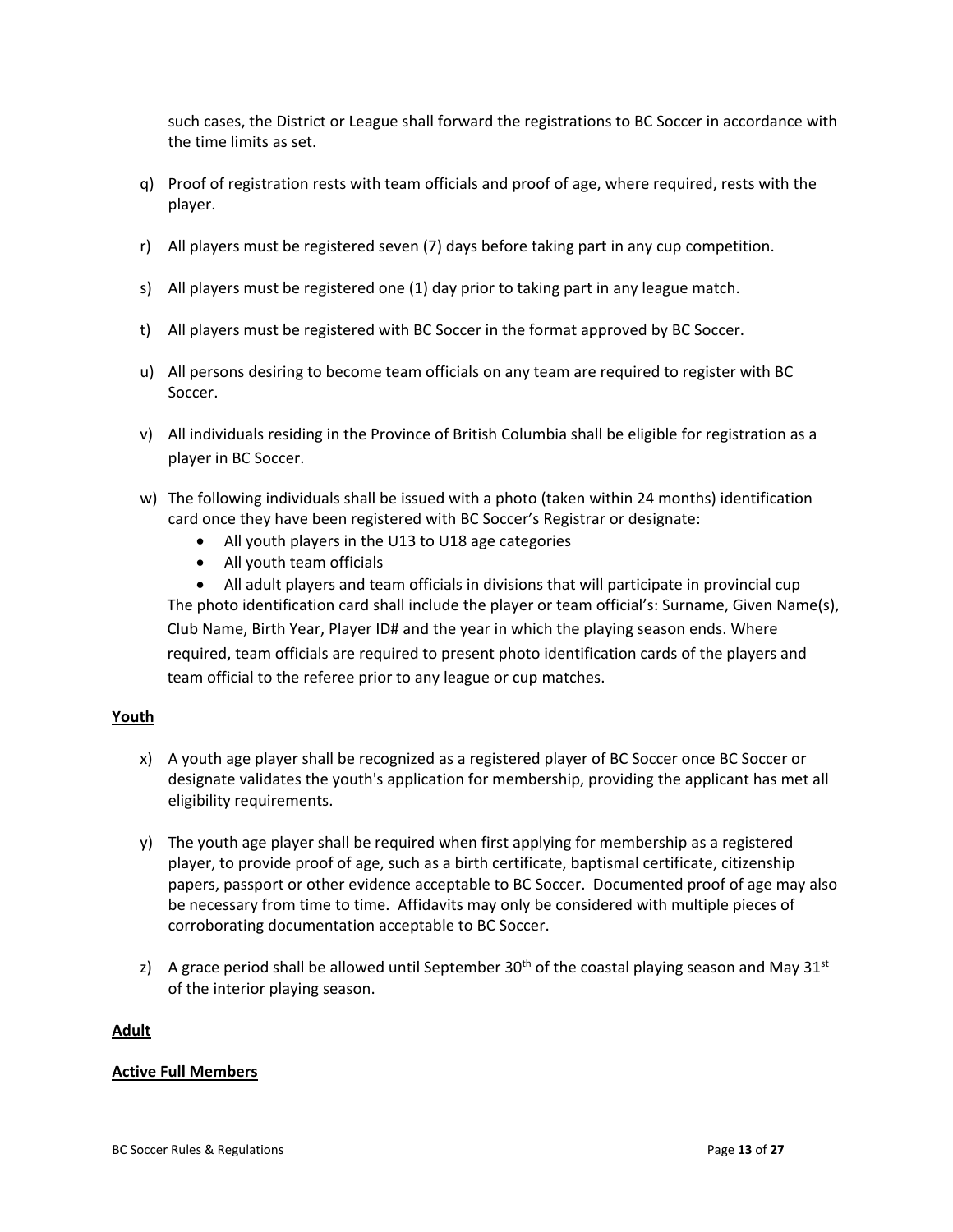aa) An adult age player shall be recognized as a registered player of BC Soccer once BC Soccer or designate validates the individual's application for membership, providing the applicant has met all eligibility requirements.

## **Associate Members**

- bb) Adult teams forming a league may apply to register under the category of Associate Member. This category shall not be allowed to participate in any provincial or national competitions. Eligibility for registration under this Associate category is at the discretion of the Board and is intended for unique circumstances such as short-term community leagues, developmental leagues and geographically isolated leagues.
	- i) Notwithstanding the above, associate adult leagues that run futsal specific programming or league play may participate in futsal specific provincial or national competitions.
	- ii) Associate Member Adult Leagues must register players in accordance with the BC Soccer Registration Manual. Payment for all registration is due as per the BC Soccer Registration Manual and Fee Schedule.
- cc) Single Adult amateur teams wishing to play in an international amateur league may apply to register under the category of Associate Member. This category shall not be allowed to participate in any provincial or national competitions. Applications to BC Soccer under this category must be made annually. Adult Amateur teams must register players in accordance with BC Soccer's Registration Manual. Payment for all registration is due as per the BC Soccer Registration Manual and Fee Schedule.

## <span id="page-13-0"></span>**RULE 6 - POACHING**

a) Any team and/or club, which, through its responsible officers or representatives, attempts to induce a registered player of a team under the jurisdiction of BC Soccer to leave the team before the completion of the team's league, cup or provincial cup commitments, shall be deemed to have committed an offence. If the alleged offence involves two teams that are members of the same Youth District or Adult League the matter shall be addressed by that Youth District or Adult League. If the alleged offence involves two teams that are members of separate Youth Districts or Adult Leagues, the matter shall be addressed by BC Soccer's Judicial Committee.

## <span id="page-13-1"></span>**RULE 7 - TRANSFER OF PLAYERS**

#### **General**

- a) A player is entitled by these rules, to a transfer provided the player has complied with all provincial, district or league rules and regulations and is not indebted to the current club, district or league.
- b) A player is entitled to a transfer as hereinafter provided, by January 15th of the current year for the coastal/winter-playing season, except as provided below, and by June 30th of the current year for the interior/summer-playing season, except as provided below. A player shall not be allowed to transfer during the team's playing season without the consent of the club for which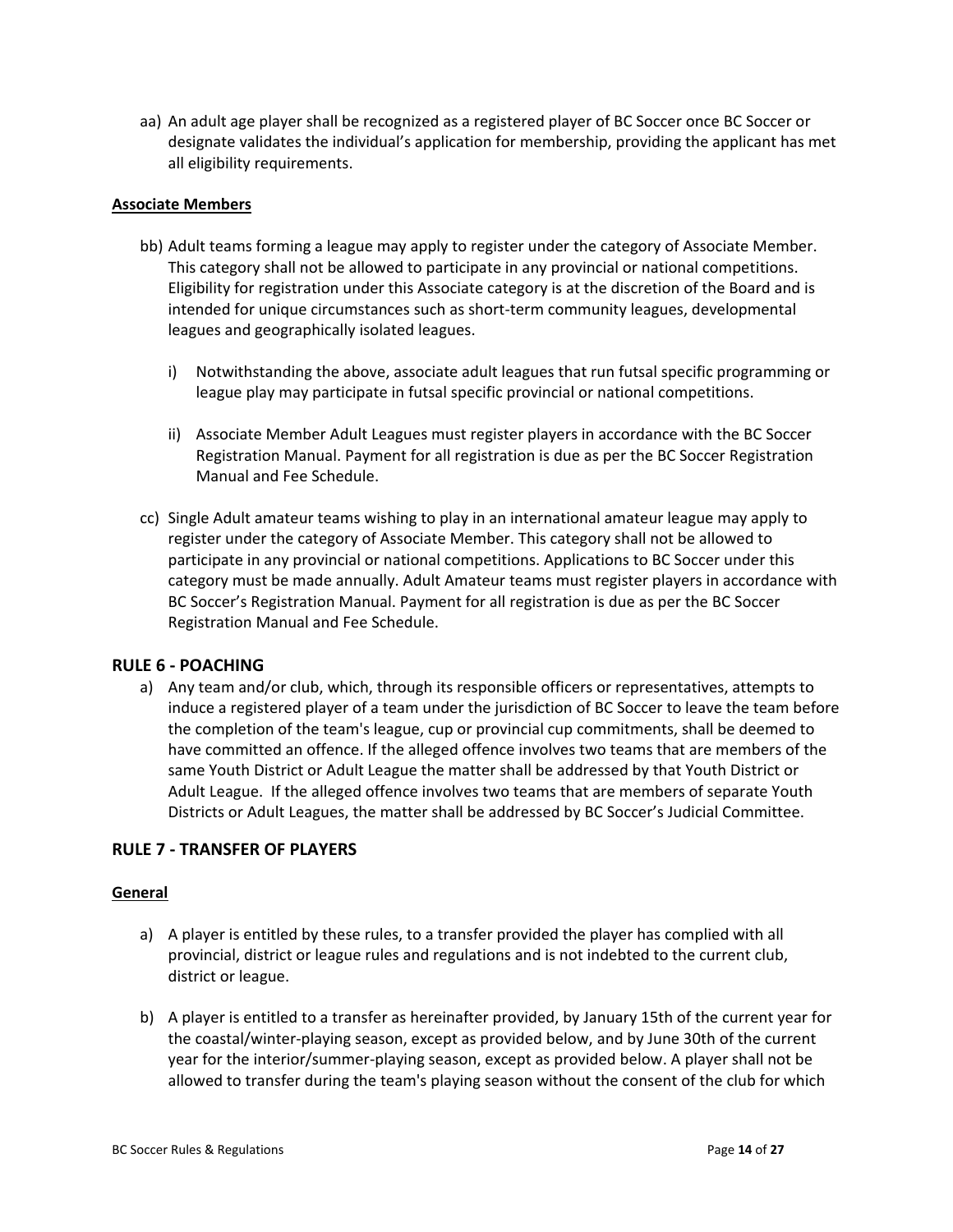the player is registered. A player currently under suspension and seeking a transfer is not eligible to play until the suspension has been served.

- i) Once a team plays its first league match in the current playing season any player movement to another club thereafter would be subject to the transfer regulation.
- ii) Transfer fees do not apply to transfers received by BC Soccer prior to the registration submission deadline.
- iii) Players registered on club in the Under 12 and younger age groups may transfer at any time within their own age group during their playing season.
- iii) Players are not permitted to transfer to or from a MSL or equivalent club after December  $31<sup>st</sup>$  of the current Coastal/Winter playing season unless their current team has completed its playing obligations for that season.
- iv) Players are not permitted to transfer to or from a BCHPL or equivalent club after December 15<sup>th</sup> of the current Coastal/Winter playing season or after August 15<sup>th</sup> of the current Interior playing season unless their current team has completed its playing obligations for that season.
- v) Player transfers with the BCHPL may only occur between January 1 and May 31.
- c) A player who has been registered with BC Soccer by a club for the current playing season shall not be allowed to transfer to any other club unless first having given the club seven (7) days notice by BC Soccer transfer form, of intention to transfer. A club official must respond to the application to transfer within seven (7) days of receipt of such notice. Such permission, when received by BC Soccer or Designate, shall entitle the player to be transferred to any other club as provided by these rules.
- d) A player being refused a transfer by the player's club shall be allowed to apply, without fee, to BC Soccer for review. If the releasing club official refuses to sign the application form without just cause, BC Soccer shall have the authority to approve an application to transfer without the releasing club official's signature, subject to paragraph "a", Rule 7 - Transfer of Players.
- e) A player shall be entitled to the benefits of the Transfer Rule as follows:
	- i) Within the jurisdiction of BC Soccer, only two (2) transfers shall be permitted during the current playing season; but a player once transferred cannot be transferred back to the original club until a period of thirty (30) days has elapsed.
	- ii) One inter-provincial transfer, except that, a player having been transferred and finding it necessary to return to the original registration jurisdiction, shall be allowed to return to the club from which the player was last transferred.
- f) Every authorized youth player transfer application form and payment shall be sent immediately to BC Soccer. All authorized adult player transfers shall be submitted with appropriate payment to BC Soccer within 7 days of the transfer deadline.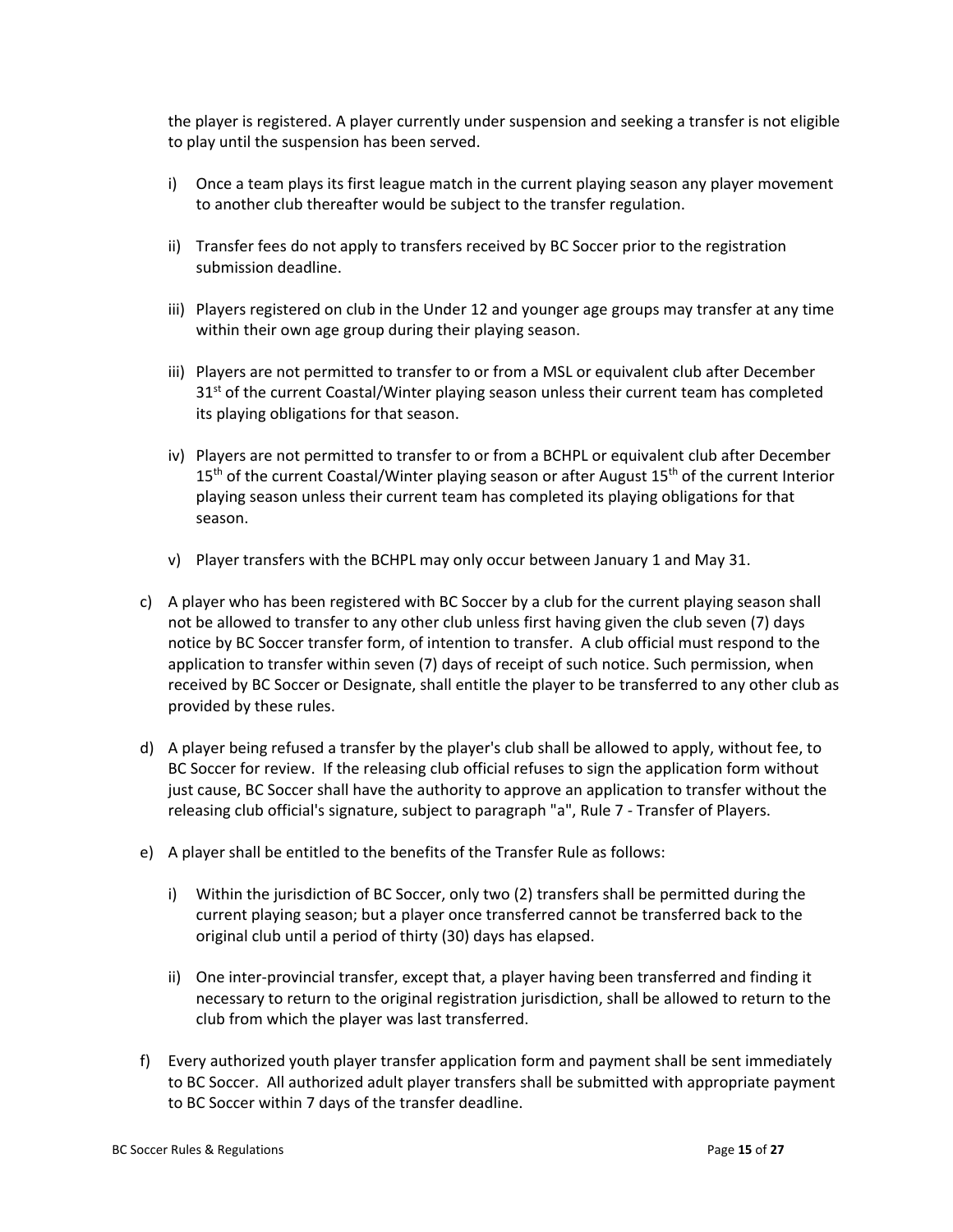- g) A player moving from one province to another (inter-provincial transfer) must receive written clearance from the Provincial Association with which the player was last registered. A player moving from one Country to another (international transfer) must receive an International Transfer Certificate (ITC) from the Country with which the player was last registered.
- h) When a club, with the written consent of the district or league having jurisdiction, has ceased to operate, or has been declared defunct, then the players registered on this club shall be entitled to transfer without fee to any other club, upon making application to BC Soccer. Having satisfied itself of the bona fide of the application, BC Soccer shall have the power to transfer the player to a club producing the player's signed application. BC Soccer may, at its discretion, transfer a player of a club that has been declared defunct after the transfer deadline.
- i) Any player registered with a club, which has declared the player surplus to the club's requirements may be granted a release from that club by filing a completed transferor player release form with BC Soccer. Transfer submission shall be subject to the transfer deadline as specified in paragraph "b", Rule 7 - Transfer of Players.
- j) All transfers (excluding full member internal transfers) shall be subject to a transfer fee, to be determined and circulated by the Board, prior to March 15th annually, in advance of the forthcoming season, due and payable to BC Soccer, before the transfer can be completed.
- k) Transfer fees are non-refundable.
- l) Players must be transferred seven (7) days before taking part in any provincial cup competition. This rule shall not apply to league matches. A player, after being transferred, may compete in league matches as provided by the rules of such leagues. All player transfers for league matches must be made at least one (1) day prior to the match-taking place. The grace period commences from the date the completed application and fee is filed with BC Soccer. The transfer application shall be authorized by BC Soccer prior to the player taking part in any competition with the new club.

## **Youth**

- m) A player transferred to a youth club, to be considered eligible for youth district cup, inter-district cup, regional cup or provincial cup must first play at least one league match in a properly constituted youth league for the club to which they transferred.
- n) District approval is required for all transfers.
- o) The transfer of youth players to one club in the U-13 or older age groups during any one season shall be limited to three, except in the case of BCHPL clubs which shall have an unlimited number of transfers to/from other clubs. Clubs who transfer players to BCHPL are entitled to the equivalent number of player transfers who shall not count towards the limit of three (3) transfers in one season.

## <span id="page-15-0"></span>**RULE 8 - PERMITS**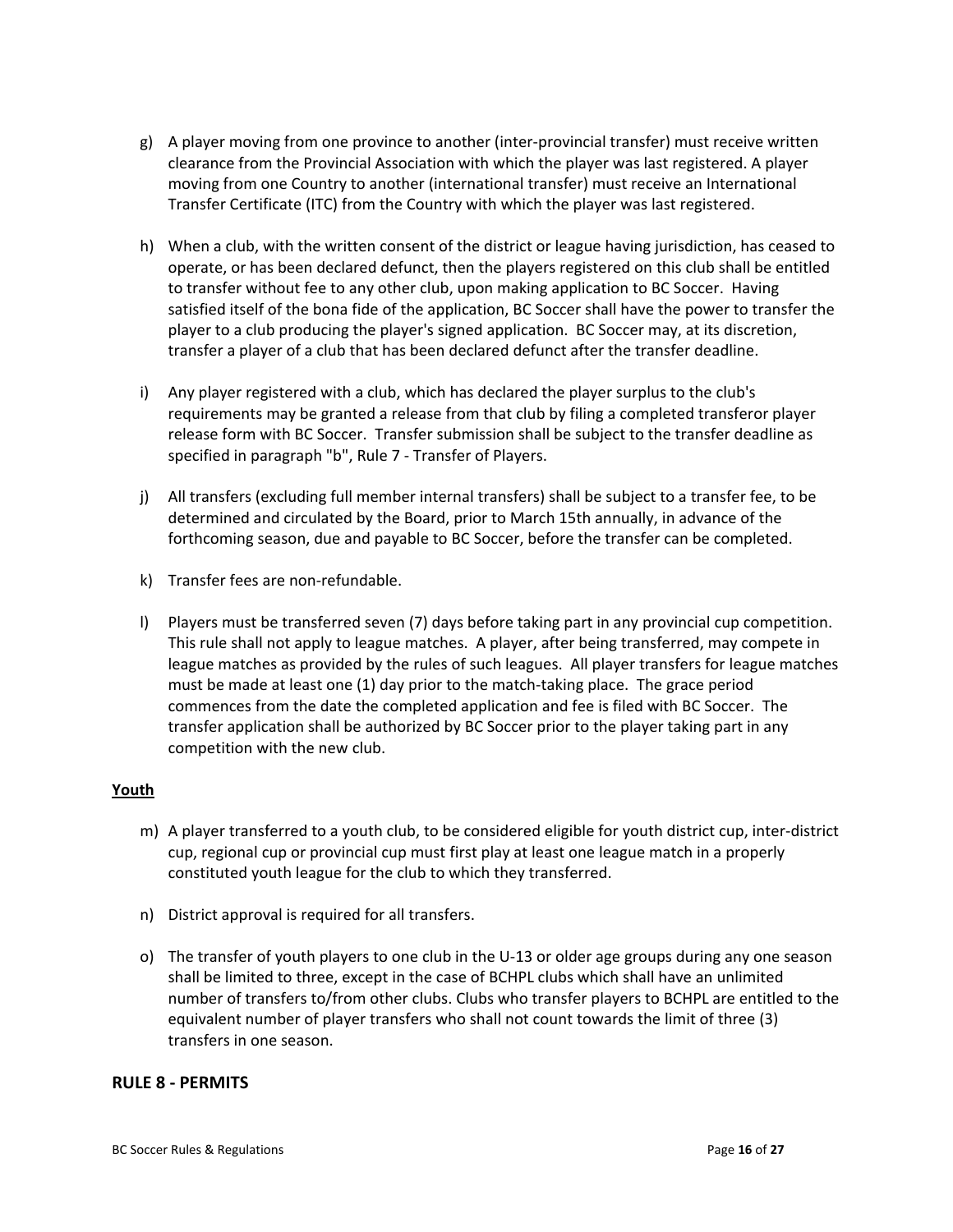- a) Youth Districts, affiliated clubs and/or organizations, and Youth Inter-District Leagues may administer youth to youth permits at their discretion.
- b) Adult Leagues may administer adult to adult permits at their discretion.
- c) BC Soccer shall grant a registered youth player permission to play up any number of times with an Adult team in any one season providing the player has the consent of the affiliated youth club and the approval of the Youth District and the Adult League or designate and the Adult League has received the completed Permit and Parental Liability Form prior to the match. Approval shall not be unreasonably withheld. A copy of the authorized permit must be presented with the team list at the match.
- d) A youth-aged player who as been registered in an Adult League shall be allowed to permit any number of times with a youth club for a sanctioned tournament or exhibition in any one season provided the player has the consent of the affiliated Adult League and the approval of the Youth District and the approval of the Youth District and the Adult League or designate.
- e) A youth-aged player who has been registered in an Adult League shall be allowed to permit to a youth club for sanctioned league play a maximum of 5 times in any one season provided the player has the consent of the affiliated Adult League and the approval of the Youth District or designate.

## <span id="page-16-0"></span>**RULE 9 – JUDICIAL MATTERS**

- a) All Discipline, Protests and Appeals administered by an independent Judicial Body of BC Soccer, a club, district, league or association in membership shall be performed under the Judicial Code and Policies of BC Soccer as approved by the Board of Directors of BC Soccer.
- b) The Judicial Chair of BC Soccer shall have the power to inquire into the conduct of any person or organization that relates in any way to soccer activities sanctioned by the Association and may take disciplinary action where it is determined that a person or organization has:
	- i) Violated FIFA Laws of the Game and/or FIFA, Canadian Soccer Association and / or BC Soccer statutes, laws, bylaws, rules/regulations and/or policies;
	- ii) Violated rules established from time to time by BC Soccer governing the conduct of members on and off the field;
	- iii) Behaved in a manner considered by the Judicial Chair of BC Soccer to be unbecoming of a member registered with BC Soccer;
	- iv) Behaved in a manner considered by the Judicial Chair of BC Soccer not to be in the best interest of the game of soccer or BC Soccer;
	- v) Bet on any soccer match;
	- vi) Attempted to offer, either directly or indirectly; any consideration whatsoever to another club, player or players of any other club, with a view to influence the result of the match;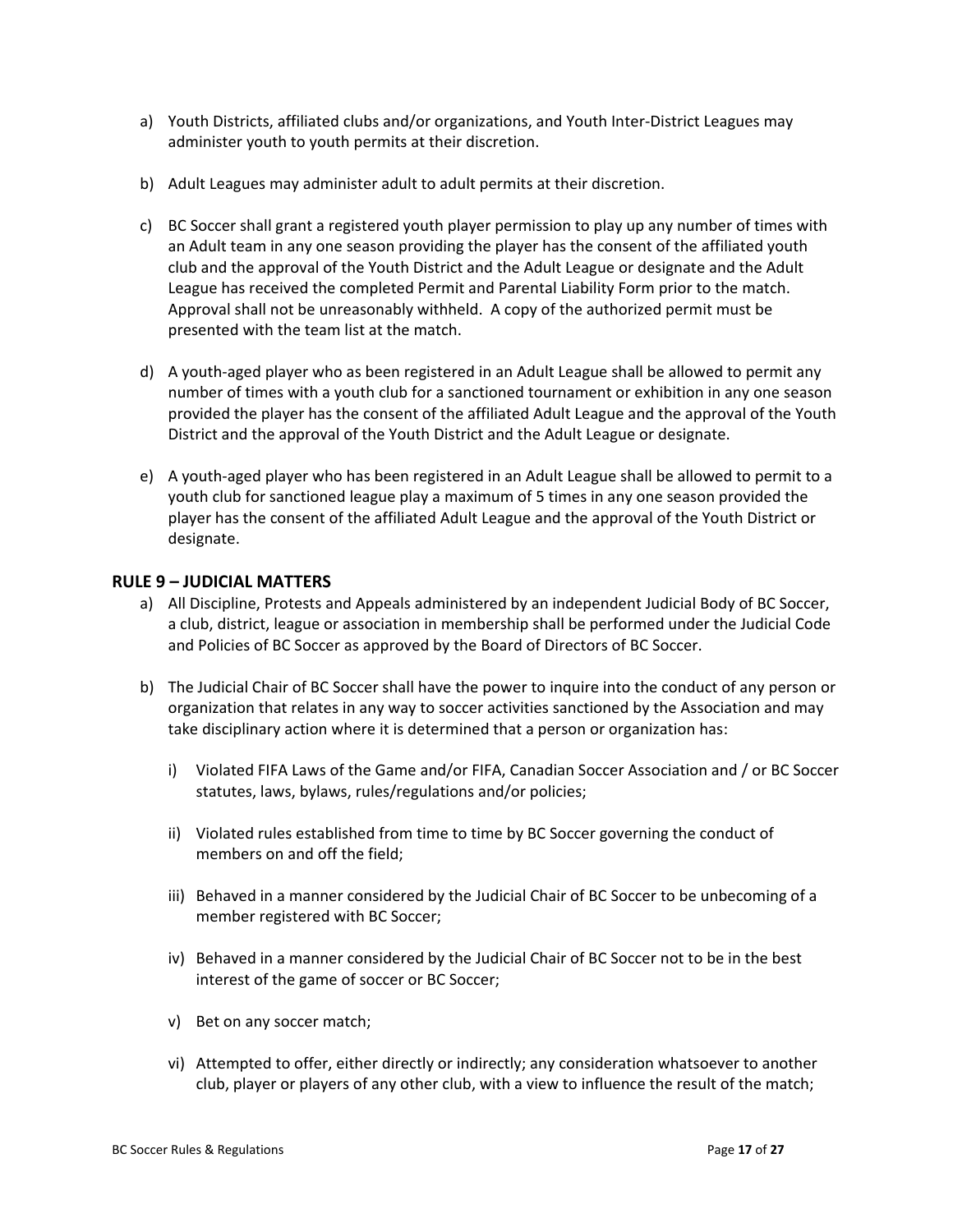- vii) Accepted consideration pursuant to clause vi);
- viii) Committed any act or made any statement either verbally or in writing, or been responsible for conduct, continuing misconduct or any other matter which, could be unsporting, insulting or improper behaviour or likely to bring the game into disrepute.
- ix) Where the Judicial Chair of BC Soccer has made a determination pursuant to paragraph "b" above the Judicial Chair of BC Soccer shall reprimand, suspend and/or impose a fine and/or bond per BC Soccer's Judicial Code & Policies.
- c) The Judicial Chair of BC Soccer shall have the power to impose an interim suspension with respect to a person, member or affiliated organization pending a final determination pursuant to paragraph "b" Rule 9-Judicial Matters.
- d) In addition to its powers under paragraphs "b" and "c"; Rule 9-Judicial Matters; the Judicial Chair of BC Soccer may make any other disciplinary decisions that they consider just.
- e) No player or member of any such club, match official, District, League or affiliated association so removed or suspended shall be eligible for membership in any other club, District, League or association affiliated with BC Soccer without special permission of the Judicial Chair of BC Soccer.
- f) The Judicial Chair of BC Soccer may delegate and authorize Judicial Panel Chairs to perform the functions and exercise the disciplinary powers vested in the Judicial Chair of BC Soccer under Rule 9 - Judicial Matters.
- g) Every team, club, district, league or affiliated association is responsible to the Judicial Chair of BC Soccer for the actions of its players, officials and spectators.
- h) All changes to BC Soccer's Judicial Code and Policies document shall be forwarded by the Executive Director or designate to the Membership within 15 business days of receiving Board approval.
- i) BC Soccer and member organizations may publicly post discipline decisions and sanctions imposed on organizations and adult Registrants or other adults under the jurisdiction of BC Soccer.
- j) Associations, leagues, clubs, teams, their officials and/or players may have legal representation.
	- i) If a communication to the Judicial Chair of BC Soccer is received from legal representation requiring a legal response, any and all associated fees will be incurred by the association, league, club, team, team official or player who initiated the legal representative.
	- ii) If a communication to a BC Soccer member, affiliated club or sanctioned league is received from legal representation requiring a legal response, any and all fees will be incurred by the association, league, club, team, team official, referee or player who initiated the legal representative.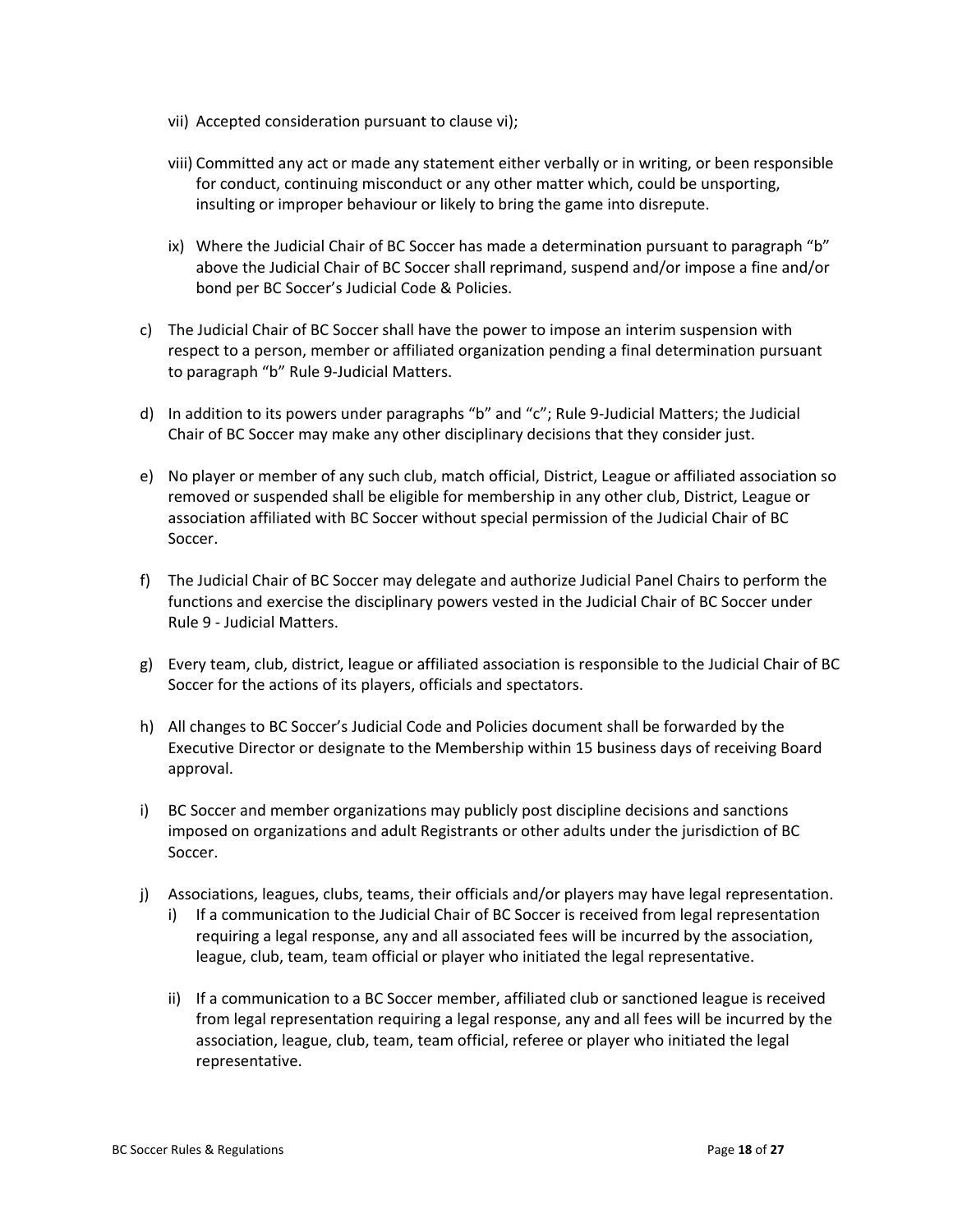- iii) If an association, league, club, team, team official, referee, and/or player wish to have a legal representative attend a discipline hearing of BC Soccer, they must advise the Judicial Chair of BC Soccer, of this in writing a minimum of 10 business days prior to the hearing.
- iv) If an association, league, club, team, team official, referee, and/or player wish to have a legal representative attend a BC Soccer member, affiliated club or sanctioned league hearing, they must advise that BC Soccer member, affiliated club or sanctioned league of this in writing a minimum of 10 business days prior to the hearing.
- v) If an association, league, club, team, team official, referee, and/or player wish to have a legal representative attend a BC Soccer member, affiliated club or sanctioned league hearing, the association, league, club, team, team official, referee, and/or player are required to attend said hearing.

## <span id="page-18-0"></span>**RULE 10 - SANCTION AND CONTROL OF LEAGUES**

- a) Matches shall not be played until the league constitution, league rules and regulations and league member teams are approved by BC Soccer, Adult League or Youth District having jurisdiction.
- b) A league is not entitled to alter its constitution or rules and regulations without the consent of the Association and/or Youth District(s) having jurisdiction.
- c) Leagues shall pay match fees as are approved of by the Association, Adult League and/or Youth District having jurisdiction, to referees and assistant referees officiating in their matches. Match Officials shall neither ask for nor receive a larger fee than that fixed.
- d) Youth Districts forming an inter-district youth league shall make application annually for sanction to BC Soccer 45 days before commencement of the season. The inter-district league shall be under the jurisdiction of the districts in whose areas they will operate. An inter-district youth league must be comprised of a minimum of four (4) teams.

## <span id="page-18-1"></span>**RULE 11 - CHARITY COMPETITIONS**

- a) In charity competitions not less than twenty-five percent (25%) of the gross receipts of each match shall go to charity. If the receipts are not sufficient to cover ground expenses of the match, the percentage shall not be taken. Ground expenses shall not include any expenses of the competing teams.
- b) A salary or honorarium shall not be paid to an official of a charity competition.
- c) Every charity competition shall, not later than thirty (30) days after close of the competition, forward a final financial statement for that competition to BC Soccer.

## <span id="page-18-2"></span>**RULE 12 - MATCHES WITH TEAMS OF A FOREIGN ASSOCIATION**

a) There must be strict adherence to the Federation International de Football Association (F.I.F.A.) regulation that each national association is the supreme ruling body governing soccer in its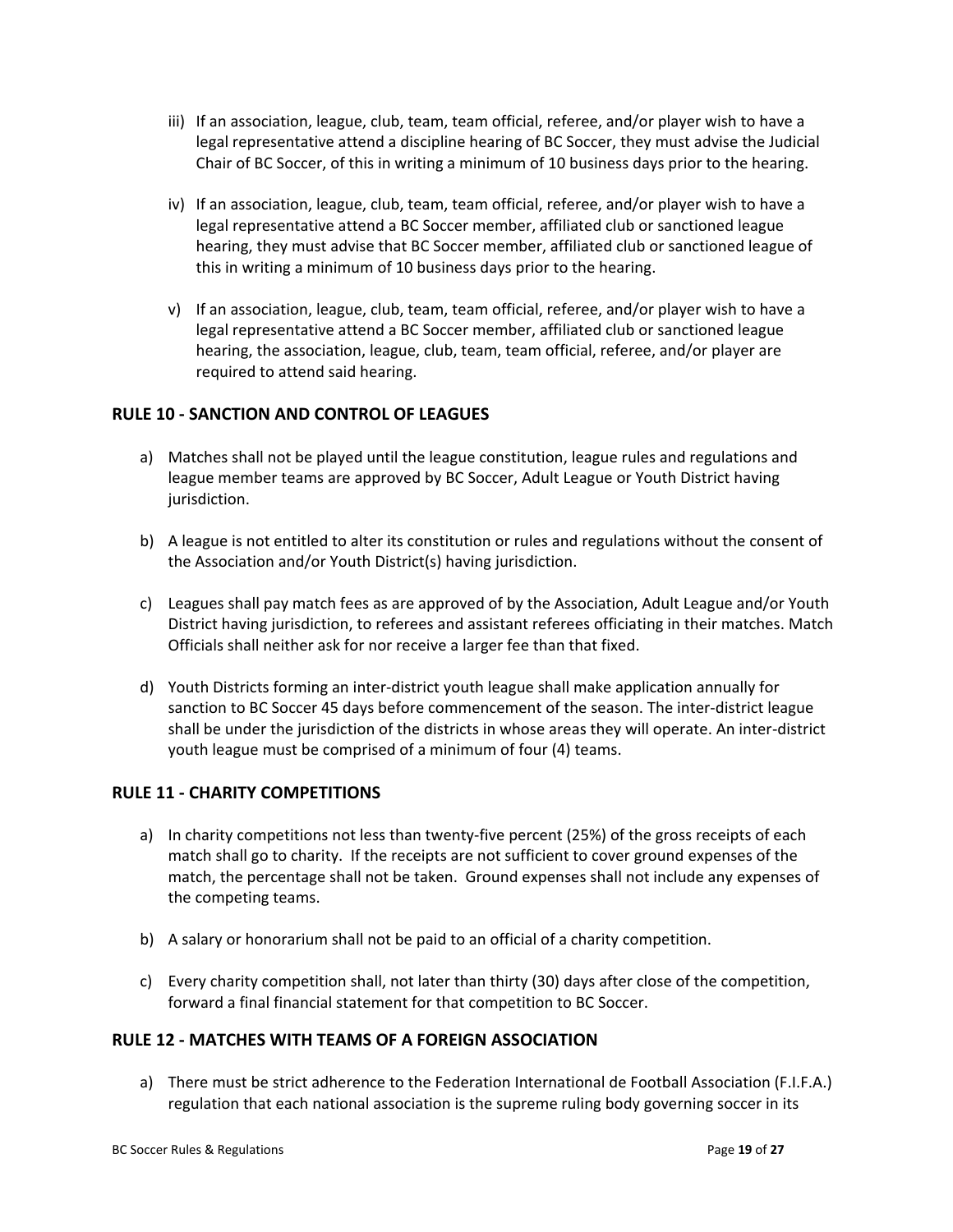country, and consequently the only body empowered to deal with matters concerning soccer in the international field; therefore, associations, leagues or clubs under the jurisdiction of BC Soccer wishing to play associations, leagues or clubs of a foreign national association are not permitted to enter into negotiations with any association, league, club or representative thereof, under the jurisdiction of a foreign association with a view to arranging a match, without the prior permission of the Canadian Soccer Association Application for permission, as hereinbefore mentioned, must be made to the Secretary of the Canadian Soccer Association in accordance with the rule and regulations of that body, with a copy of such applications filed with BC Soccer. Sanction will not be given to any match organized or sponsored by individuals where it appears that the match is being undertaken for the personal gain of an individual.

## <span id="page-19-0"></span>**RULE 13 - PROFESSIONAL SOCCER**

- a) Professional soccer, as provided for by the Canadian Soccer Association Constitution, is sanctioned and approved by BC Soccer, and professional clubs in affiliation with BC Soccer shall observe the rules and regulations of BC Soccer and the Canadian Soccer Association.
- b) Reinstatement of Professionals to Amateur Status:
	- i) Any player registered as a professional with the Canadian Soccer Association, wishing to be reinstated by the Canadian Soccer Association as an amateur, shall make application for such reinstatement to BC Soccer on a form to be supplied by the Canadian Soccer Association. A fee as determined by the Canadian Soccer Association must accompany all applications for reinstatement.
	- ii) A professional player requesting reinstatement as an amateur shall be granted a permit to play as an amateur by BC Soccer pending reinstatement by the Canadian Soccer Association. The player shall have been released by the professional club with which the player was last signed and must provide documentary proof of such release to accompany the application for reinstatement.
	- iii) A professional player requesting reinstatement as an amateur shall not be eligible to play as an amateur until a period of 31 days has elapsed from the date of that player's last match as a professional player. Per CSA regulations.
	- iv) If the application for reinstatement as an amateur is approved by BC Soccer, BC Soccer shall forward the application to the Secretary of the Canadian Soccer Association with a recommendation to grant reinstatement.
- c) Trial Matches and Permits Professional Players
	- i) BC Soccer will provide the permit form for the trial period. The permit shall be valid for a period of forty-five (45) days from valid date of issue.
	- ii) The professional club shall remit a cheque for a transfer fee (club fee plus BC Soccer fee) to be determined and circulated prior to March 15th annually, in advance of the forthcoming season, along with the trial permit, following the signing of the permit by the amateur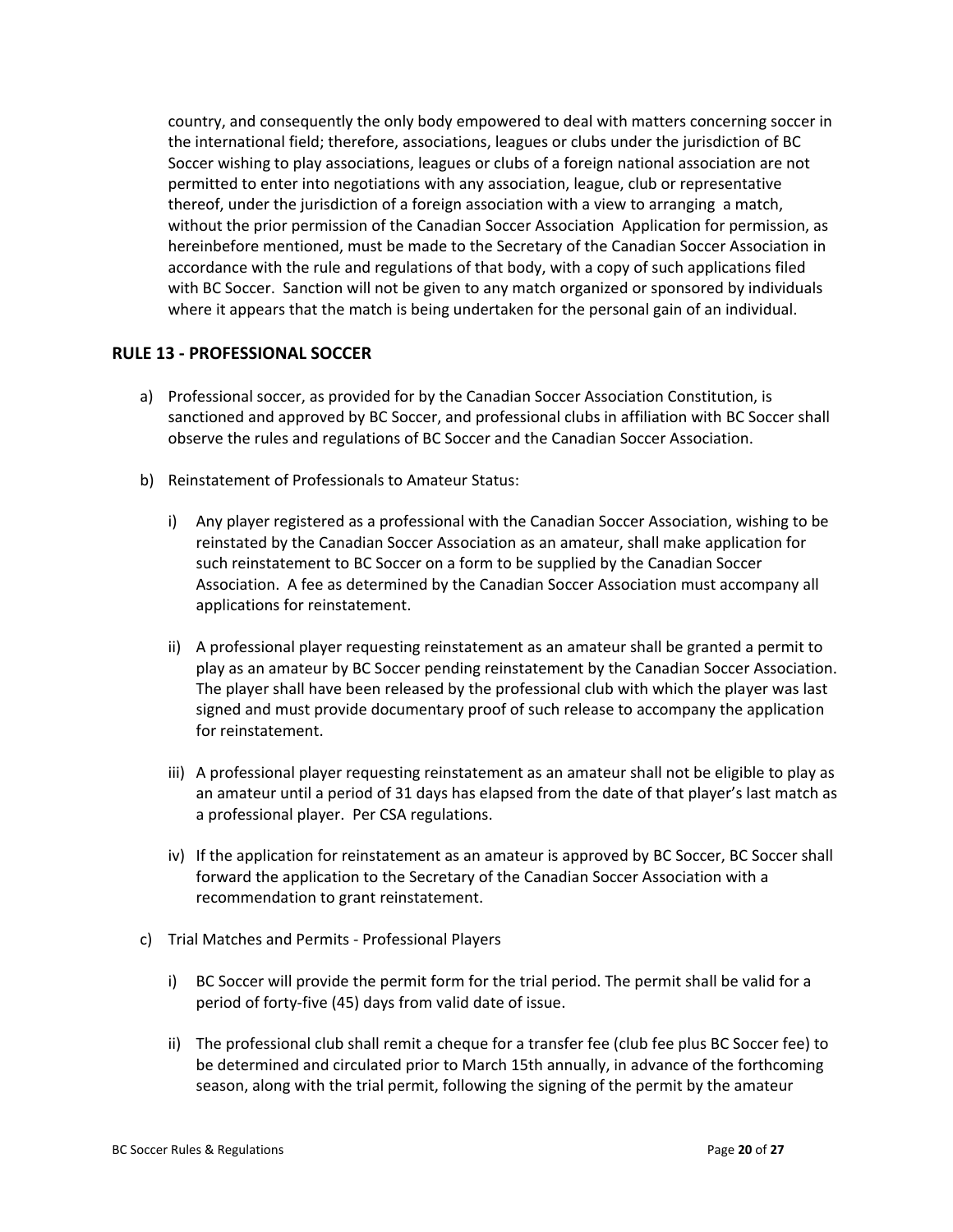club/team. BC Soccer's Registrar shall forward the transfer fee to the amateur club involved.

## **Youth**

iii) A registered youth player shall be allowed to play a six (6) match trial period with a professional club without affecting its amateur or youth status.

## **Adult**

- iv) A registered Adult amateur player shall be allowed to play three trial matches (league matches only) with a professional club providing a permit to play for a professional club has been duly completed.
- d) Challenge Trophy Playoffs Professional Players
	- i) An amateur team which has reached the provincial finals of the Canadian Challenge Trophy Competition shall retain the rights to the services of an Adult player who has been claimed by a professional club through the three matches' trial permit providing such team has reached such finals prior to or during the period of the thirty (30) days trial.
	- ii) The amateur team shall retain priority rights to the services of a player who is playing under permit without the necessity of a transfer.

## <span id="page-20-0"></span>**RULE 14 - REFEREES**

- a) All referees classified as "Provincial", "Regional", "District", "Youth" or "Small Sided" Referees shall be under the control and jurisdiction of BC Soccer.
- b) All individuals wishing to become a BC Soccer registered referee or maintain their BC Soccer registered referee status must complete the appropriate referee course as delivered by BC Soccer.
	- a. Referees who are 19 years of age or older must also comply with the Association's Criminal Record Check Policy requirements in order to become a referee or maintain their registration status.
- c) No person shall officiate as a referee in any competition under the sanction or jurisdiction of BC Soccer who is not on the official list of BC Soccer, but if for unforeseen circumstances a referee on the official list is unable to act, the teams affected shall agree on some other person in the emergency.
- d) Referees, officiating in non-affiliated leagues, cup competitions or tournaments, without permission from BC Soccer, may be removed from the Registered Referee list of BC Soccer.
- e) District, league and affiliated associations under the sanction or jurisdiction of BC Soccer may appoint referees to their own matches, provided the appointments are made from the official list of the BC Soccer registered referees.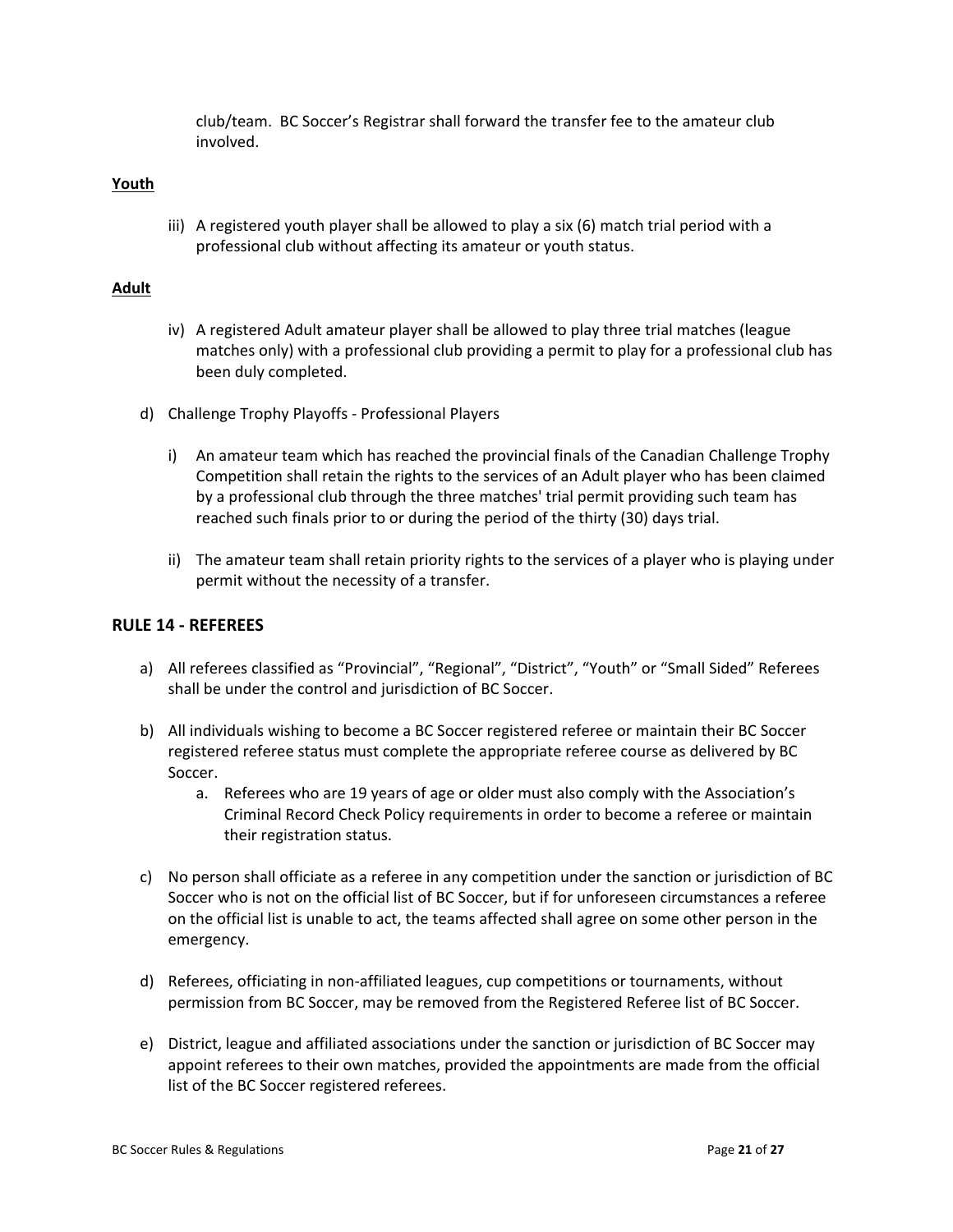- f) Registration on BC Soccer 's official list of referees does not guarantee match appointments from districts, leagues or affiliated associations.
- g) Complaints regarding conduct by or against referees shall be made in writing to the Judicial Chair of BC Soccer.
- h) BC Soccer has the power to remove from its official list of referees, or require being reexamined, any referee when deemed advisable.
- i) A registered player or team official who is also on the official list of referees shall not officiate in any division of competition in which the player's team is entered.
- j) The referee shall have the power to decide the fitness of the grounds in all matches and the decision shall be final.
- k) Unless otherwise specified in competition rules, referees, within forty-eight (48) hours of the conclusion of a match in which they officiate, shall on a form provided for this purpose, forward to the Association/League or disciplinary committee of the association having jurisdiction as the case may be, the name of any individual charged with misconduct. Any referee not conforming with this rule is liable to suspension.
- l) For all youth district (including inter district league), adult league and affiliated associations under the sanction or jurisdiction of BC Soccer, the maximum match fee payable to a match official shall be \$100.00 per match. This amount includes any additional expenses, excluding pre-approved travel expenses that may be paid to a referee for travel.
	- i) Youth District (including inter district league), Adult League and affiliated associations shall provide to their membership and BC Soccer notice, at a minimum of 60 days' prior to the first match of their upcoming playing season, their match fees for that season.

## <span id="page-21-0"></span>**RULE 15 - TOURNAMENT RULES AND REGULATIONS**

- a) For the purposes of this section, a tournament shall be defined as a Competitive Event spanning a timeline of no more than 10 calendar days. The competitions committee will have final authority to determine the status of any event.
- b) Clubs, Youth Districts, Adult Leagues and associations affiliated with BC Soccer desiring to host a tournament shall then submit a tournament application form provided by BC Soccer, requesting permission to stage the tournament and containing necessary tournament information. A refund policy must be provided with the tournament application and made publicly available upon BC Soccer's approval of tournament sanctioning Tournament applications shall be approved prior to the announcement of the tournament and shall be signed by the district, league or affiliated association having jurisdiction. A copy of the approved tournament application shall then be sent to the applicant, the responsible Youth District, Adult League or the affiliated association.
- c) Entry into an approved tournament(s) shall be limited to teams, which are properly affiliated with this Association and/or other Provincial/State Associations. Teams participating from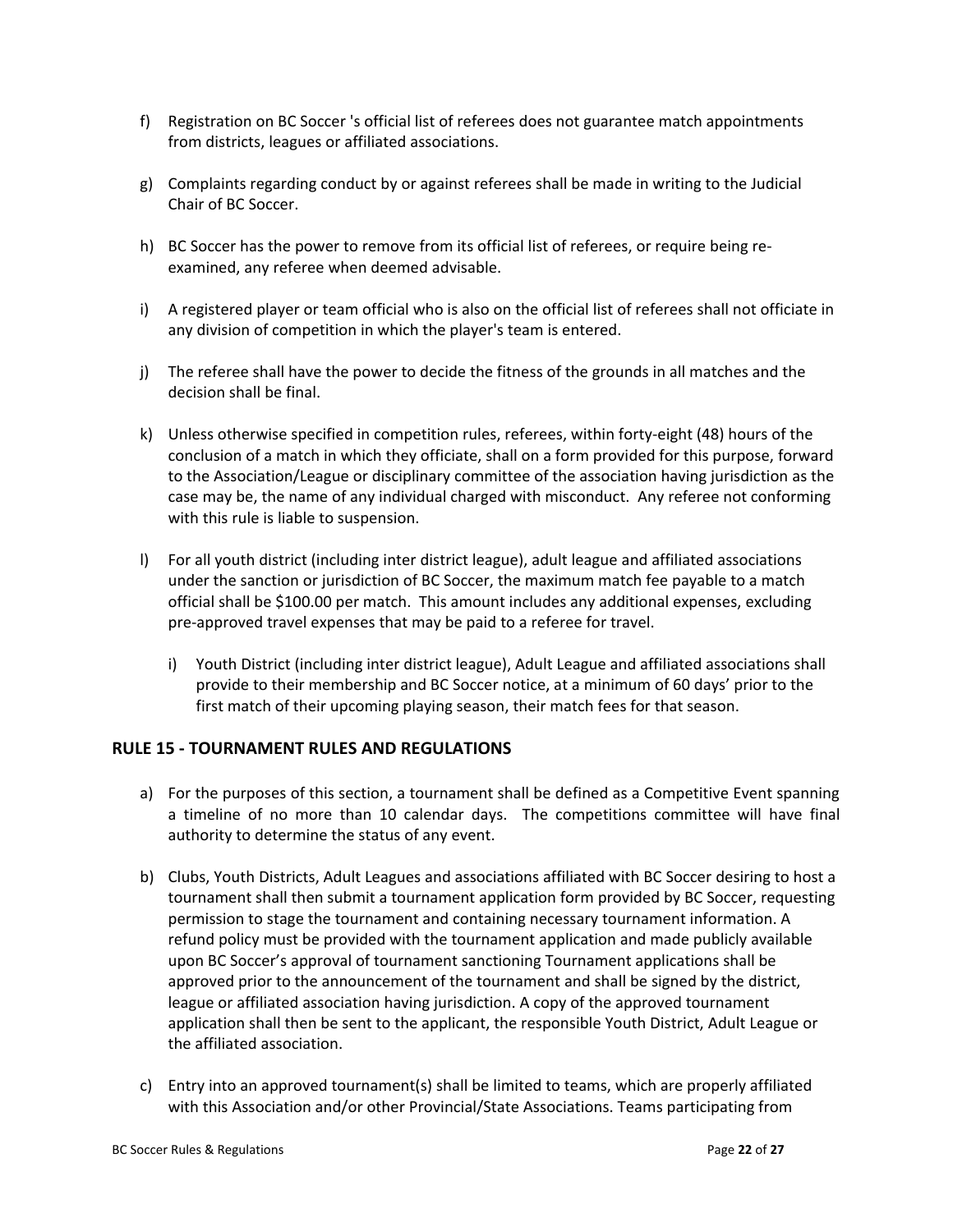outside the jurisdiction of BC Soccer must first receive the written approval from the Provincial or State Association of which they are affiliated. Only properly registered players, or those players who have been granted a BC Soccer Short-Term Event Player Permit and are in good standing shall be permitted to participate in the tournament.

- d) Teams participating in an approved tournament, wishing to use the services of a player registered with another club, shall first obtain written permission from the club & Youth District and/or Adult League with which the player is registered.
- e) Only those referees on the Registered Referees list with BC Soccer shall be appointed to officiate.
- f) Hosting clubs, districts or leagues shall be responsible for deciding disciplinary matters arising from the tournament. Discipline procedures shall be in accordance with the directives of BC Soccer. All incidents of referee assault shall be reported, in writing, to BC Soccer.
- g) BC Soccer shall not be responsible for any financial losses incurred by hosting team, club, district, league or affiliated association by a tournament participant.
- h) At the request of BC Soccer, hosting clubs, districts, leagues or affiliated associations shall prepare for submission to BC Soccer, a report on the tournament, including discipline, within fifteen (15) business days of the conclusion of the tournament. Upon request, the event organizers shall provide a tournament financial statement to BC Soccer.

## <span id="page-22-0"></span>**RULE 16 - GENERAL MANAGEMENT RULES**

- a) All competitions leading to qualification for BC Soccer regional and provincial cup competitions take precedence over all other competitions except matches under the direct control of the Canadian Soccer Association.
- b) No team, club, district, league or affiliated association shall make a grant or honorarium to any amateur player without first obtaining the sanction of BC Soccer.
- c) Teams and players shall not compete in any match or competition that has not been approved by BC Soccer.
- d) Any player selected to play in any match arranged by BC Soccer, and, without sufficient cause, refusing to comply with arrangements for playing the match, or failing to play in such match, may be judged to have been guilty of misconduct. Any player, official, team, club, district, league or affiliated association who may have encouraged or instigated such player to commit a breach of this rule, shall be judged guilty of a similar offence.
- e) No Youth Organization shall display tobacco, liquor or cannabis advertising.
- f) All affiliated teams must comply with BC Soccer travel requirements when participating in soccer activity outside of British Columbia.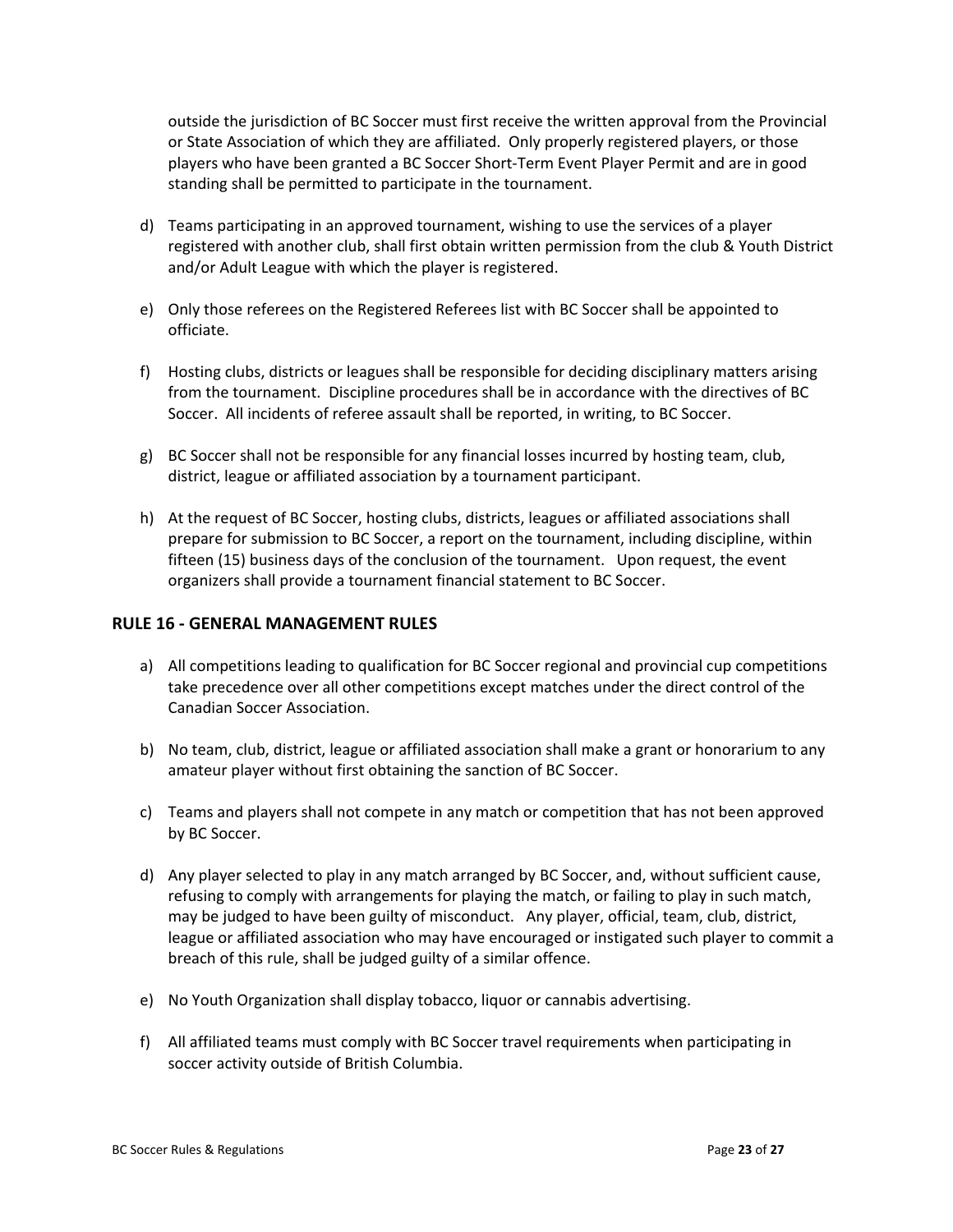## <span id="page-23-0"></span>**RULE 17 – CRIMINAL RECORD CHECKS**

a) All directors and every volunteer, employee, or contractor of BC Soccer or an affiliated BC Soccer organization aged 19 years or older must have a clear and/or completed Criminal Record Check and/or Vulnerable Sector Check or Enhanced Police Information Check on file in accordance with BC Soccer's Criminal Record Check Policy.

## <span id="page-23-1"></span>**RULE 18 - RULES OF PLAY - YOUTH**

- a) All matches shall be played under the By-laws and Rules and Regulations of BC Soccer.
- b) The duration of the matches shall be as follows:

| $U-18$ | 2 equal halves of 45 minutes each |
|--------|-----------------------------------|
| $U-17$ | 2 equal halves of 45 minutes each |
| $U-16$ | 2 equal halves of 40 minutes each |
| $U-15$ | 2 equal halves of 40 minutes each |
| $U-14$ | 2 equal halves of 35 minutes each |
| $U-13$ | 2 equal halves of 35 minutes each |

- c) All Districts shall administer Small Sided Soccer leagues and programs under the Small-Sided Soccer Development Manual as produced and published by BC Soccer's Soccer Development Department, and approved by the Board of Directors of BC Soccer.
	- i) All changes to this document shall be forwarded by BC Soccer to the Membership within 15 business days of receiving Board Approval.
- d) All Youth Districts shall administer the retreat line for the U13 age group in all playing environments under the U13 Retreat Line Guidelines as produced and published by BC Soccer's Soccer Development Department and approved by the Board of Directors of BC Soccer.
- e) A regulation size five (5) soccer ball shall be used in all U18, U17, U16, U15 U14 and U13 division matches. A regulation size four (4) or size five (5) soccer ball may be used in U13 division smallsided matches.
- f) All teams, except small sided soccer teams, shall furnish a complete list of those eligible players available for use in the match for which the list is to be submitted. The list shall be completed in duplicate, both copies of which shall be given to the referee before commencement of the match. The team list shall bear the name of the team, date of the match, the name of the opposing team, the name of each player and the unique jersey number of each player. The team list shall not contain the name of players currently under suspension and therefore ineligible to take part in the match. The team list must contain the signature of a team official in charge of the team
- g) Team officials of any youth team shall consist of a minimum of one member of the same gender as the players on the team. This team official must be present on the bench and in the changing rooms.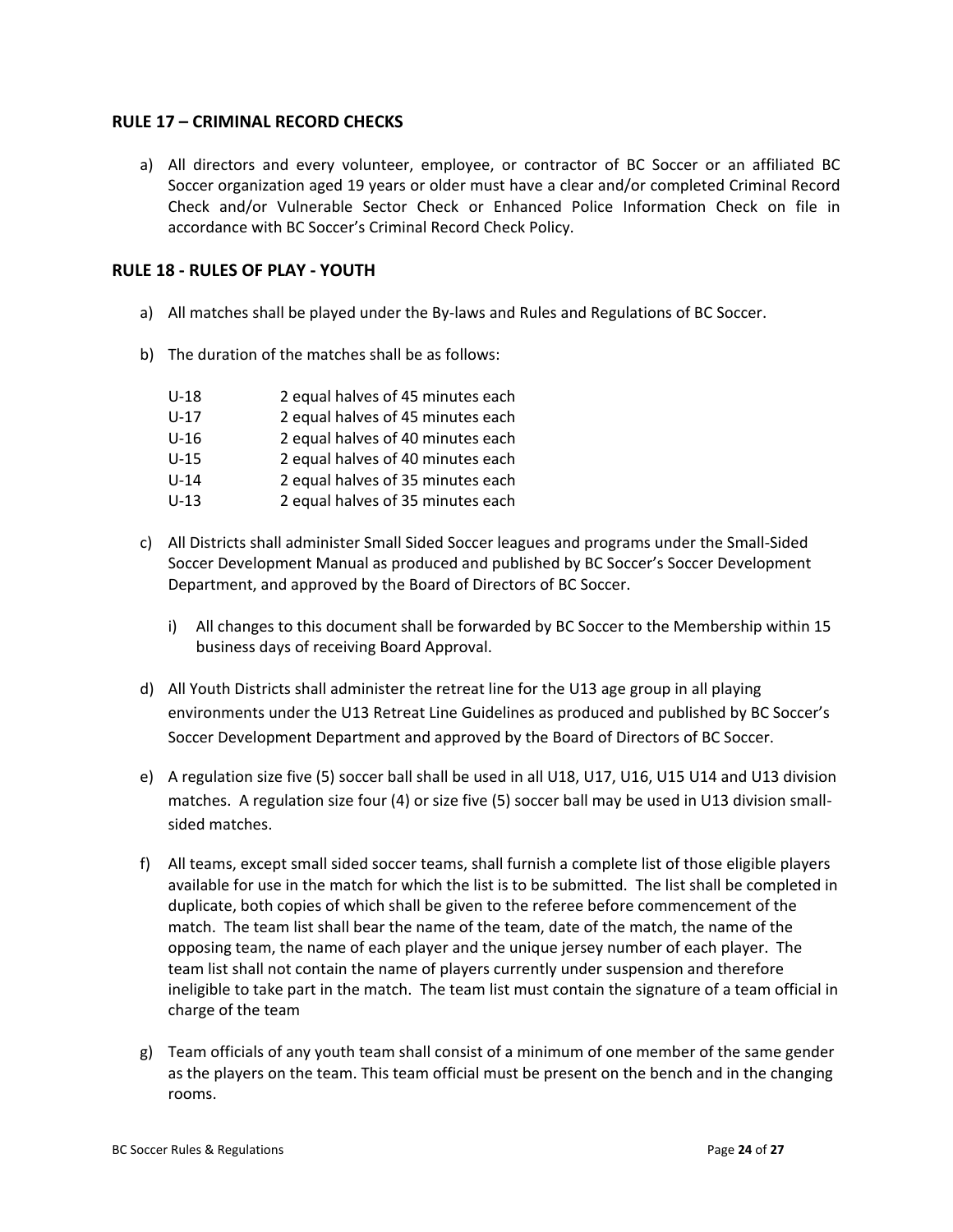- h) All interactions between a team official and an individual player must take place within earshot and in view of other individual (team officials, players, parents, match officials and/or association officials).
- i) Head Coaches of any youth team shall complete the appropriate Canada Soccer / BC Soccer coaching courses for the age groups of the team (s) they are coaching within 6 months of appointment.
	- i. The minimum coach certification requirements for each age group shall be:
		- a. U6 Active Start
		- b. U7-U9 Fundamentals
		- c. U10-U12 Learn to Train
		- d. U13-U18 Soccer for Life
	- ii. Rules of the competition can implement higher certification requirements in alignment with Canada Soccer Coach Education Program.

## <span id="page-24-0"></span>**RULE 19 - RULES FOR PROVINCIAL CUP PLAY - YOUTH**

a) All youth Provincial Competition rules shall be outlined by BC Soccer's Youth Provincial Championship Rules and Regulations

## <span id="page-24-1"></span>**RULE 20 - ADULT CUP COMPETITION RULES**

- a) Each league shall report in writing to BC Soccer, which competition(s) the Adult league is designating as being that association's qualifying playdowns for a corresponding category of provincial cup competition.
- b) BC Soccer or Adult league, as the case may be, having jurisdiction over a cup competition shall retain the right to exempt leading teams from the preliminary rounds of a cup competition.
- c) Each league shall submit in writing to BC Soccer, how many teams are eligible for each Provincial Cup Competition each year.
- d) Players must be registered or transferred at least seven (7) days prior to taking part in any cup competition match, with the exception of youth player participation.
- e) No player shall be allowed to play for more than one team in any one provincial cup competition. No team shall be allowed to enter more than one provincial cup competition.
- f) Any team proven to have played an ineligible player in a competition shall be disqualified from further participation in the competition.
- g) All questions relating to qualifications of competitors, of the interpretation of the rules, or any dispute or protest whatsoever, shall be referred to BC Soccer or league as the case may be, having jurisdiction over the Cup competition.
- h) BC Soccer or Adult League as the case may be, having jurisdiction over a cup competition shall decide on the venue of all matches.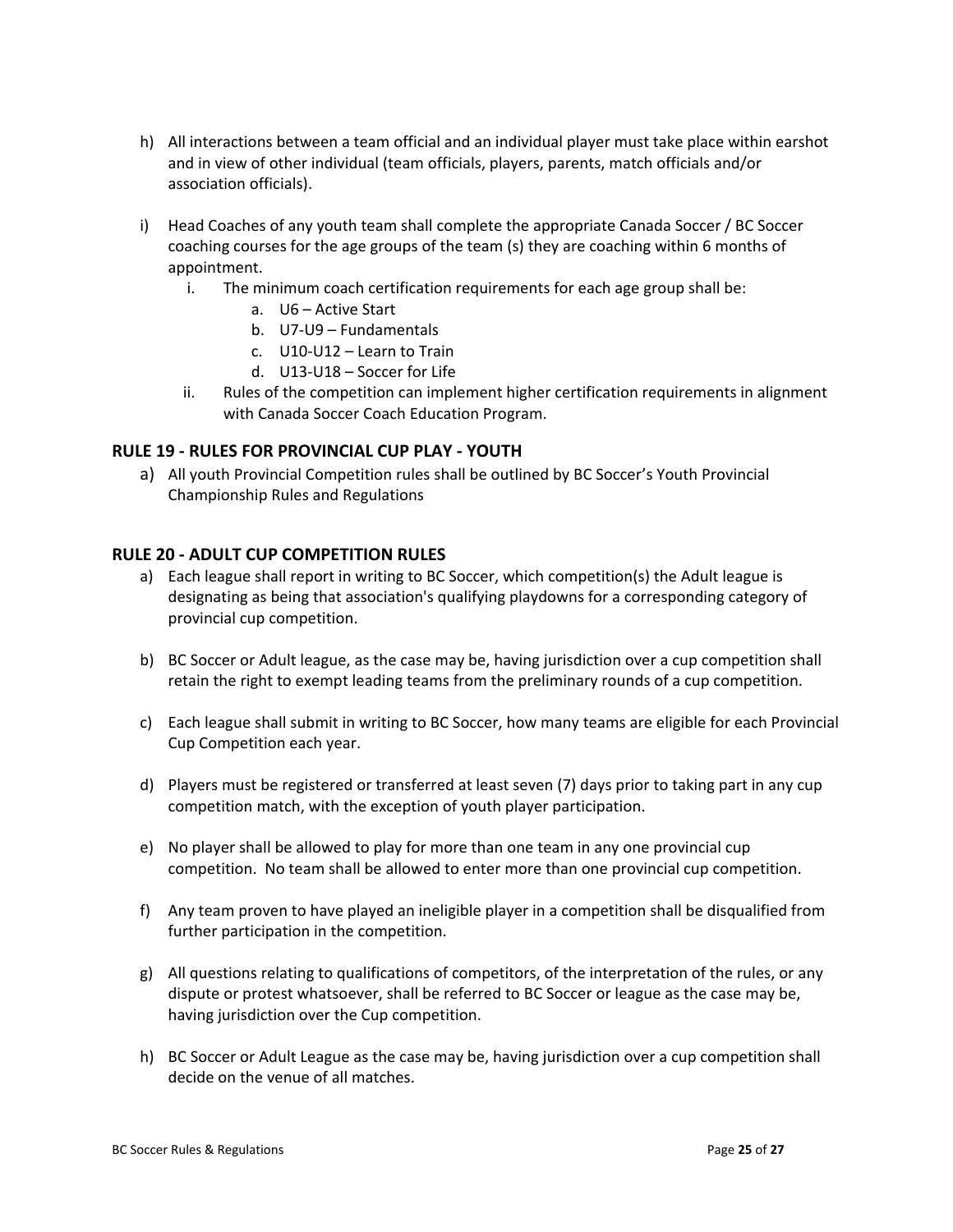- i) All matches are to be played in accordance with the FIFA Laws of the Game and Universal Guide for Referees.
- j) BC Soccer, or the Adult League as the case may be, having jurisdiction over a Cup competition shall appoint the referee and referee assistants.
- k) The first charge against receipts from all matches after payment of the referees and referees' assistants' fees and park rental, shall be ten percent (10%) of the gross gate or collection, payable to BC Soccer. This charge shall be forwarded with an event financial statement within 48 hours of the conclusion of the match(s). The balance of the remaining funds shall be retained by the host league to cover any subsequent expenses.
- l) A player who has registered with an Adult amateur "summer playing season" team, who then signs with a "winter playing season" team, must obtain a release pending the formation of the "summer playing season" team, on or before the transfer deadline of January 15th of the current season.
- m) An Adult amateur player who registered with a "summer playing season" team who then signs with a "winter season" team and continues to play for the "winter playing season" team after the transfer/release deadline, will be ineligible to play for a "summer playing season" team that participates in an inter-league competition for the provincial cup.

## <span id="page-25-0"></span>**RULE 21 - RULES FOR THE OPERATION OF THE BC SOCCER HIGH PERFORMANCE LEAGUES**

- a) BC Soccer shall oversee and/or operate youth and/or adult BC Soccer High Performance Leagues.
- b) Any BC Soccer High Performance League shall create such rules as necessary for the operation of the league subject to the approval of BC Soccer, such rules to be submitted to BC Soccer a minimum of 90 days prior to their implementation for approval of the Board of Directors of BC Soccer.
	- i) The Board of Directors of BC Soccer may waive the 90-day provision without prejudice and solely at their discretion.
	- ii) Unless specifically stated in Rule 22, the League rules shall be consistent with the balance of the rules and regulations of BC Soccer.
	- iii) Leagues shall operate under the principles of the CSA/BC Soccer Long Term Player Development program as amended from time to time.
- c) For the purposes of development only, a technical staff member of a BCHPL club shall be permitted to approach the Technical Director responsible for any other club to request permission to contact players to offer an opportunity for promotion, such permission shall not be unreasonably withheld. Any other contact shall be deemed as poaching as described in Rule 6.